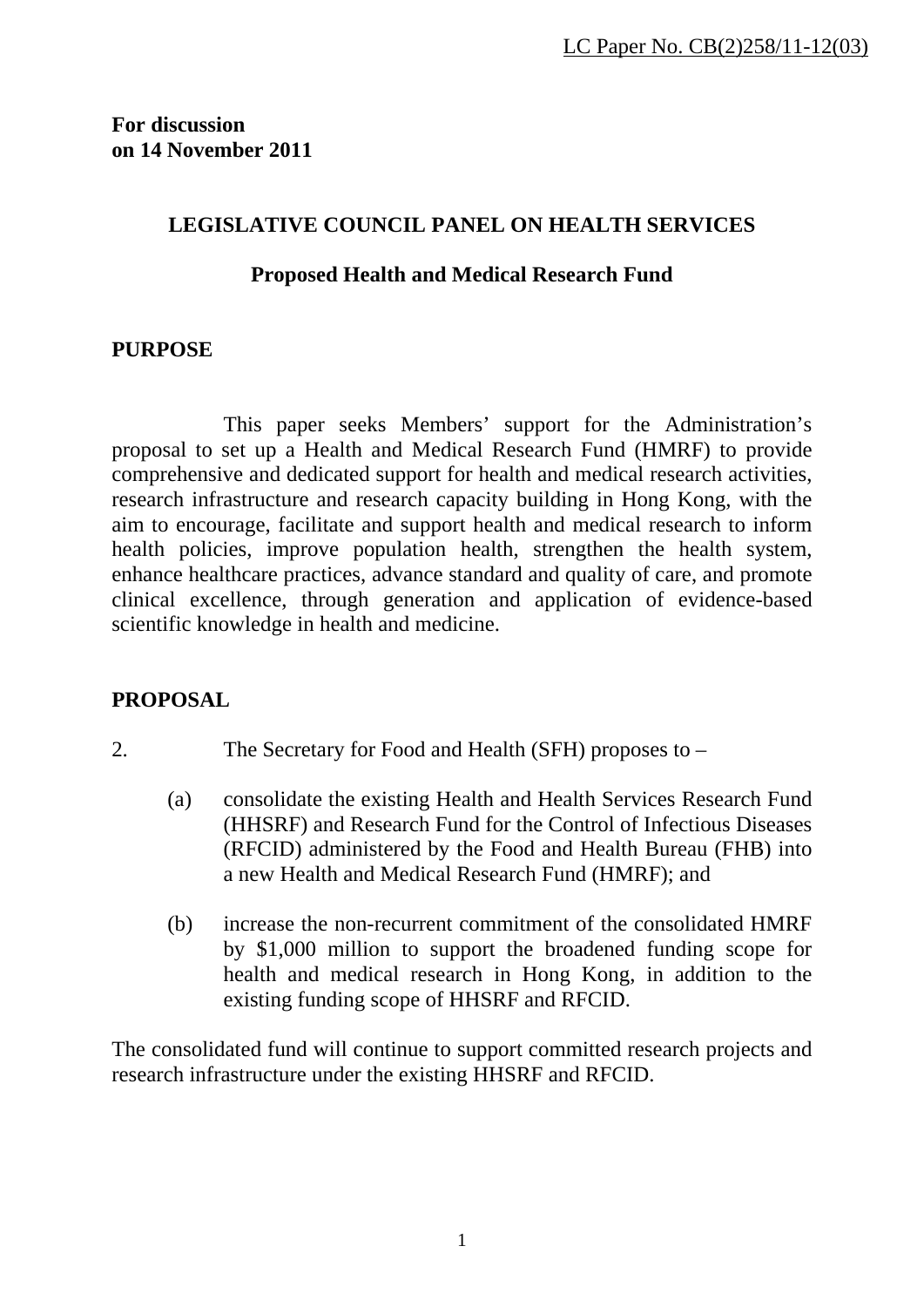# **JUSTIFICATIONS**

# **Importance of Supporting Health and Medical Research**

3. In this era of rapid technological advances in medical and related fields, investment in health and medical research and application of the research findings to improve population health are *de facto* indicators of the excellence and quality of the healthcare system in an economy. Research into the aetiology, pathogenesis, diagnosis, treatment and prevention of disease allows better insight into the disease, maximises treatment outcome and improves quality of care. The initial investment in research leads to a return in terms of less disease, improved population health and in turn economic gains. Investment in research and availability of facilities and resources for such research are also key factors that help attract and retain talents, both local and overseas, essential to the development of a hub for medical research and clinical excellence, and supportive of a quality medical service sector.

4. Over the past decade, FHB has pioneered the provision of dedicated funding support for health and medical research in two areas, namely public health and health services (e.g. primary care, tobacco control, mental health, health promotion, etc.), and control of infectious diseases (e.g. SARS, avian influenza, swine influenza, etc.). We have set up the HHSRF and RFCID, respectively, to provide funding support specific for research in these areas, over and above the general funding for local tertiary academic institutions and health and medical institutions. These funds have positive outcomes in terms of generating evidence-based scientific knowledge to inform health policies, and leading to application to health services and clinical practices that improves population health. The background and operation of the HHSRF and RFCID are summarised at *Annex A*.

5. Building on the successful experience of HHSRF and RFCID and leveraging the expertise established to support health and medical research, and with the advice of the Health and Medical Research Council (the Research Council established under FHB comprising renowned leaders in the academia and health and medical research fields, see current membership and terms of reference at *Annex B*), we propose to expand the scope for funding, apart from the existing scope of HHSRF and RFCID, into other areas of health and medical research, focusing initially on areas where Hong Kong has the potential to develop more advanced research capability. Investment in these expanded areas of health and medical research will further the objective to inform health policies, improve population health, enhance clinical practices and build research capacity for medical excellence.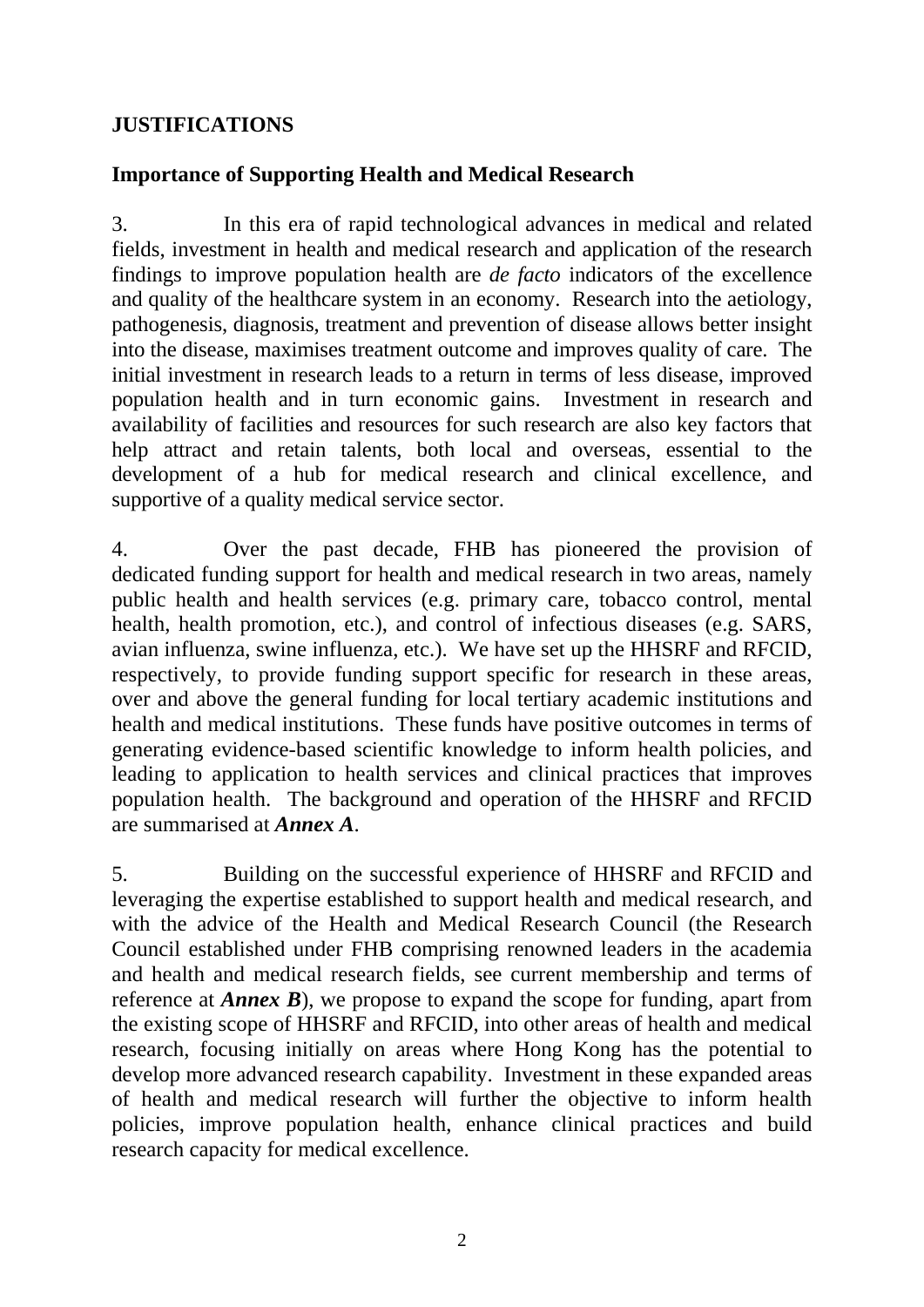# **International Trend in Health and Medical Research**

6. There is an international trend for governments to spearhead health and medical research by providing strategic steer and dedicated support with strong government backing. Many developed countries have long supported health and medical research and have identified knowledge gaps and unmet public health needs in several advancing areas of research as their health research priorities. Overseas research funding agencies such as the National Institutes of Health (USA), Medical Research Council (UK), National Medical Research Council (Singapore) and National Health and Medical Research Council (Australia) have long been striving to support advanced medical research and have identified knowledge gaps and unmet public health needs in many advancing areas of medical and related research. These initiatives have been adopted by the respective governments to build research capacity and attract experts globally, which in turn has helped them strive for clinical excellence.

7. The spending on research and development in health, based on the Domestic Health Accounts compiled in accordance with Organisation for Economic Co-operation and Development's (OECD) framework for international comparison, was 0.11% GDP in Hong Kong (\$1.8 billion in 2007/08), as compared with 0.30% (in 2007) in the United States and 0.40% (in 2007) in France and Singapore. Comparing the spending on health and medical research in Hong Kong with that in Australia, the United States, Singapore and France (see table below), taking into account the difference in level of expenditure on health, Hong Kong has been relatively conservative in its spending on health and medical research.<sup>1</sup>

| Country     | <b>Expenditure on</b><br>health and medical<br>research<br>$(\%$ GDP $)$ (2007) | <b>Total expenditure</b><br>on health<br>$(% \mathbf{GDP} )$ (2007) | <b>Expenditure on health</b><br>and medical research<br>(% of total expenditure<br>on health) |
|-------------|---------------------------------------------------------------------------------|---------------------------------------------------------------------|-----------------------------------------------------------------------------------------------|
| France      | 0.40%                                                                           | 11.0%                                                               | 3.5%                                                                                          |
| Singapore   | 0.40%                                                                           | 3.0%                                                                | 13.0%                                                                                         |
| <b>US</b>   | 0.30%                                                                           | 15.7%                                                               | 1.9%                                                                                          |
| Australia   | 0.20%                                                                           | 8.5%                                                                | 2.9%                                                                                          |
| Hong Kong   | 0.11%                                                                           | 4.8%                                                                | 2.3%                                                                                          |
| New Zealand | 0.10%                                                                           | 9.1%                                                                | 1.5%                                                                                          |
| South Korea | 0.10%                                                                           | 6.3%                                                                | 1.3%                                                                                          |

<sup>1</sup> <sup>1</sup> Sources: Figures for HK – Hong Kong's Domestic Health Accounts, 1989/90-2007/08;

Figures for other economies (except Singapore) – OECD Health Data 2010;

Figure for Singapore – WHO and Yearbook of Statistics Singapore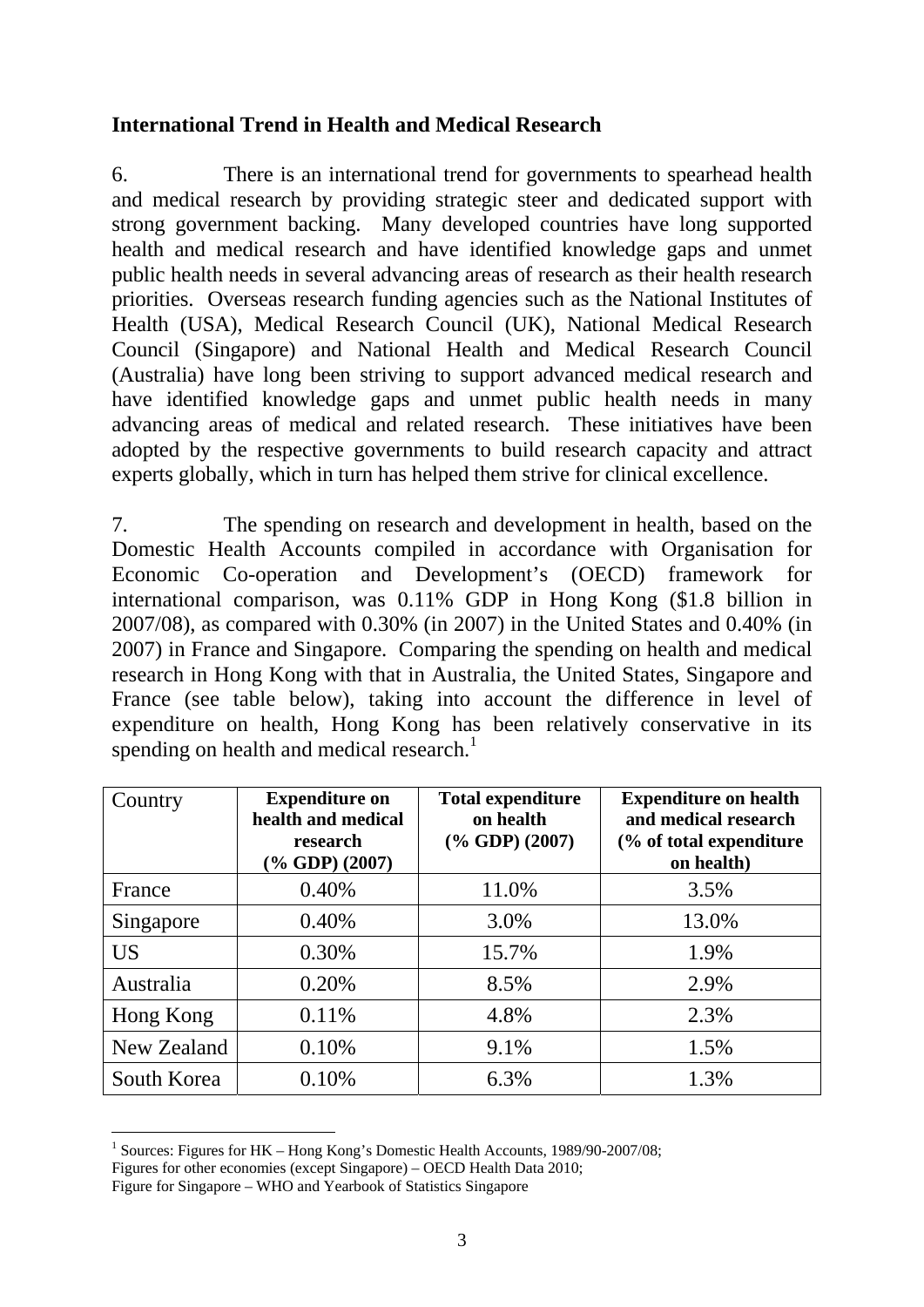8. A notable feature of support for health and medical research in these other advanced economies is the dedicated mechanism for funding health and medical research in specific areas on a sustained basis. In particular, all the aforementioned funding agencies have dedicated funding, designated programmes, and specialised units to support and fund research projects, research infrastructure as well as other initiatives aiming at building research capacity. The experience of these economies, corroborated by our own experience in HHSRF and RFCID, is that the dedicated and sustained research funding, together with long-term investment in research facilities, has helped to build up capacity and infrastructure for medical research, thereby helping to attract talent and accumulate expertise, creating a virtuous cycle of enhancing research capability and quality.

# **Proposed Health and Medical Research Fund**

# *Aim and Ambit*

9. The aim of the proposed HMRF is to build research capacity and to encourage, facilitate and support health and medical research to inform health policies, improve population health, strengthen the health system, enhance healthcare practices, advance standard and quality of care, and promote clinical excellence, through generation and application of evidence-based scientific knowledge derived from local research in health and medicine. Building on the existing HHSRF and RFCID, we have formulated the detailed proposals on the scope and operation of the HMRF which are summarised at *Annex C*.

10. The proposed HMRF will continue to fund research projects and research infrastructure in health and health services as well as infectious diseases, which are currently supported by the existing HHSRF and RFCID. In addition, the proposed HMRF will also embrace broader research themes in health and medicine and provide dedicated funding support for research projects, research infrastructure and research capacity building initiatives in specific areas of advanced medical research identified on the advice of relevant experts under the Research Council. Initially, the HMRF will fund health and medical research in the following broad areas -

- (a) public health, human health and health services (e.g. primary care, non-communicable diseases, Chinese medicine, etc.) (*currently funded by HHSRF*);
- (b) prevention, treatment and control of infectious diseases, in particular emerging and re-emerging infectious diseases (*currently*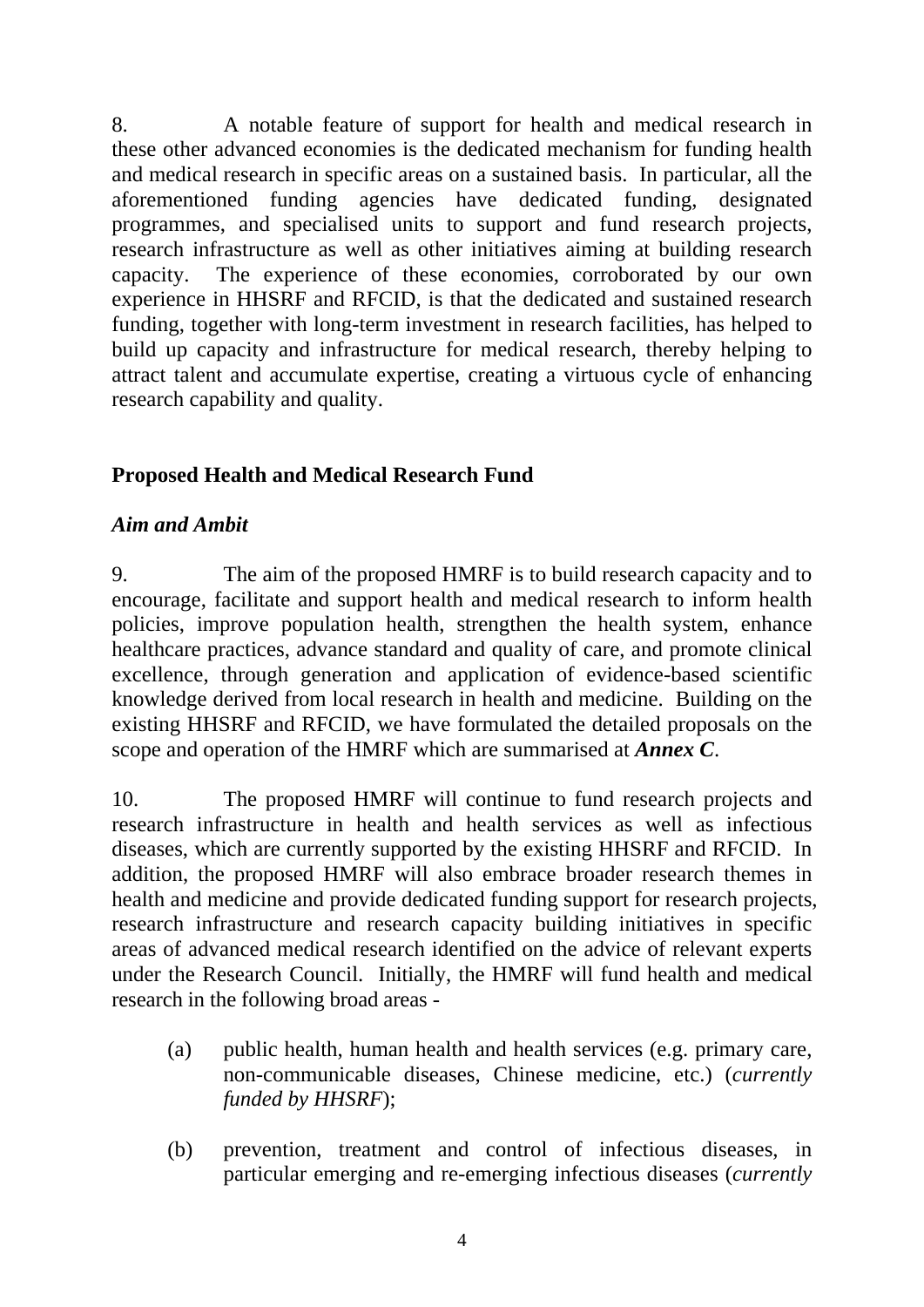*funded by RFCID*); and

(c) advanced medical research in the fields of paediatrics, neuroscience, clinical genetics and clinical trials (*broadened scope of research not funded by existing research funds*).

These areas of fields of health and medical research will be under the steer of the Research Council and subject to changes and refinements.

11. Hong Kong has the potential to pioneer medical research in the above areas including paediatrics, neuroscience, clinical genetics and clinical trials due to the availability of a pool of expertise among local academics, researchers, and healthcare professionals. To realise this potential there is a need for dedicated and sustained funding for research in these specific areas, where there will be a continued growth in demand for health services, and where investment in research will yield returns in terms of improving population health. Consolidating the existing funds specific for health and medical research into a single fund, broadening the scope of the consolidated fund and increasing the financial commitment will provide more effective support for local health and medical research.

# *Funding Opportunities and Training*

12. Applications for HMRF funding support will be opened to researchers and institutions with research capabilities in the public, private and academic sectors in Hong Kong. Eligible applicants should have a track record of conducting research in the area for which they have applied for support. It is anticipated that the research efforts will produce scientific advances and best practices as a result of multi-disciplinary co-operation and collaboration. To be eligible for a grant, the proposed research project must demonstrate among other things high scientific merit, be ethically acceptable, be locally applicable, and provide value-for-money.

13. The HMRF will provide funding support for health and medical research activities, research infrastructure and research capacity building in Hong Kong. Specifically, under the steer of the Research Council of FHB, the HMRF is expected to provide funding in the following manner -

(a) **Investigator-initiated research projects**: funding for individual research grant proposals submitted by individual researchers in response to "open call" invitation for research grant applications by FHB, with reference to the research areas and themes under the HMRF, subject to the two-tier peer review mechanism of Referee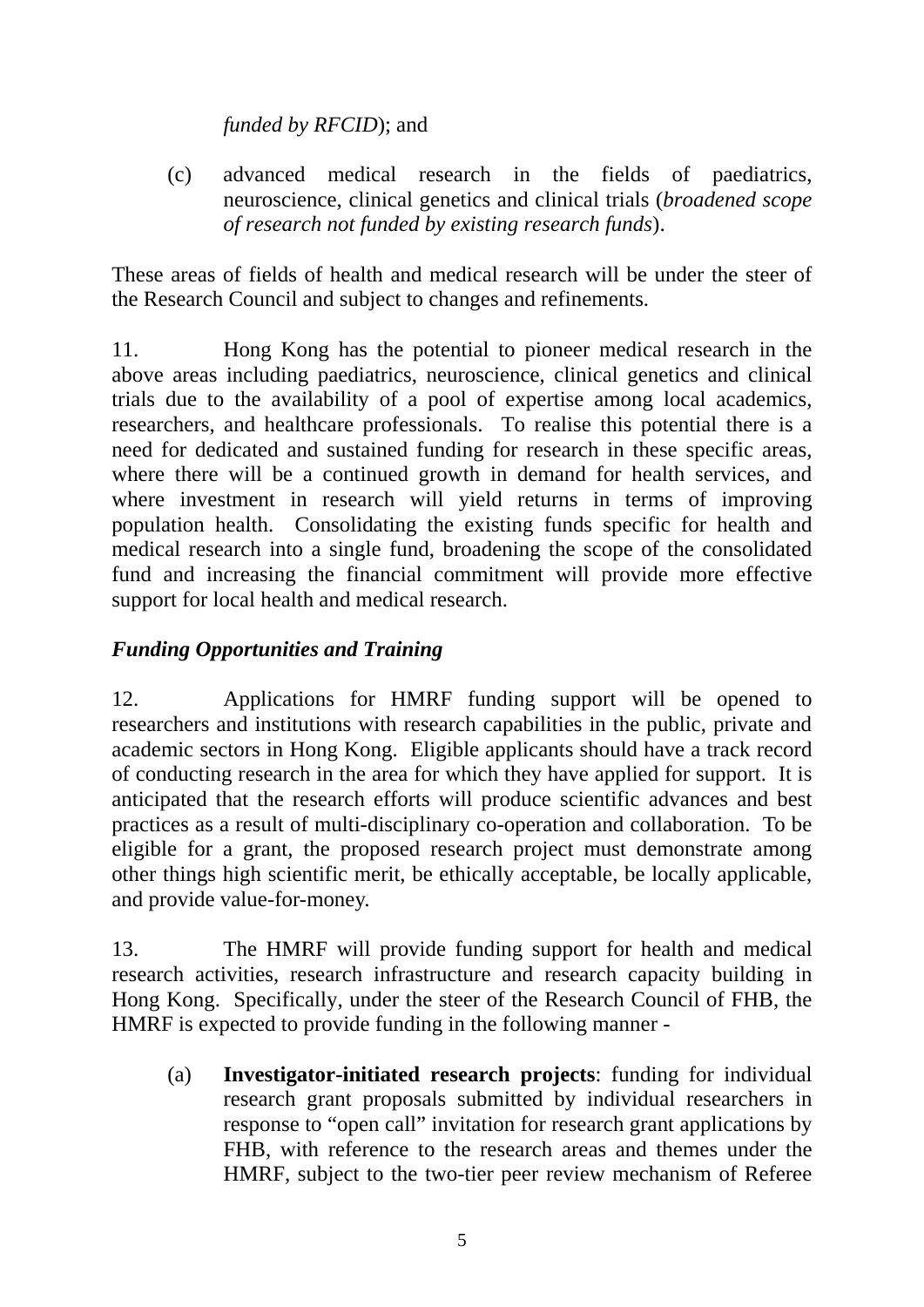Panel and Grant Review Board and approved by the Research Council. Majority of research projects are expected to be funded by the HMRF in this manner.

- (b) **Government-commissioned research programmes**: specific programmes commissioned to, *inter alia*, build research capacity, fill knowledge gaps, support policy formulation, address specific issues, assess needs and threats, etc., identified on the advice of relevant Expert Advisory Panels. Funding under such programmes may cover research projects, facilities, infrastructure and other capacity building initiatives as appropriate.
- (c) **Research fellowships**: to enhance research capability and build research capacity to facilitate the translation of knowledge into clinical practice, research fellowships will be awarded to eligible candidates covering a range of research areas and specialties and geared toward a variety of levels (e.g. PhD students, post-doctoral fellows, clinical research fellows, etc) on the advice of the relevant Expert Advisory Panels.

# *Disbursement of Funds*

14. The distribution of the fund for different items and topics will depend on actual research grants. Based on the experience of RFCID, we expect that about half of the funding would be allocated towards supporting research infrastructure and facilities as well as research capacity building initiatives, while the other half would be used to fund investigator-initiated or government-commissioned projects. Depending on the development of research capacity in local institutions, we expect that the injected commitment would be able to support local health and medical research projects and activities, research capacity building initiatives, and research infrastructure and facilities over the next five years or longer.

# *Governance and Administration*

15. The governance and administration of the HMRF will be built upon the established mechanisms of the existing HHSRF and RFCID. In particular, the Health and Medical Research Council chaired by the Secretary for Food and Health (*Annex B*) will be responsible for providing strategic steer for funding health and medical research, and overseeing its administration of the HMRF including the allocation of funds for approved grants. Applications for research grants will continue to be subject to the stringent two-tier peer review process established for HHSRF and RFCID following international practices, first by a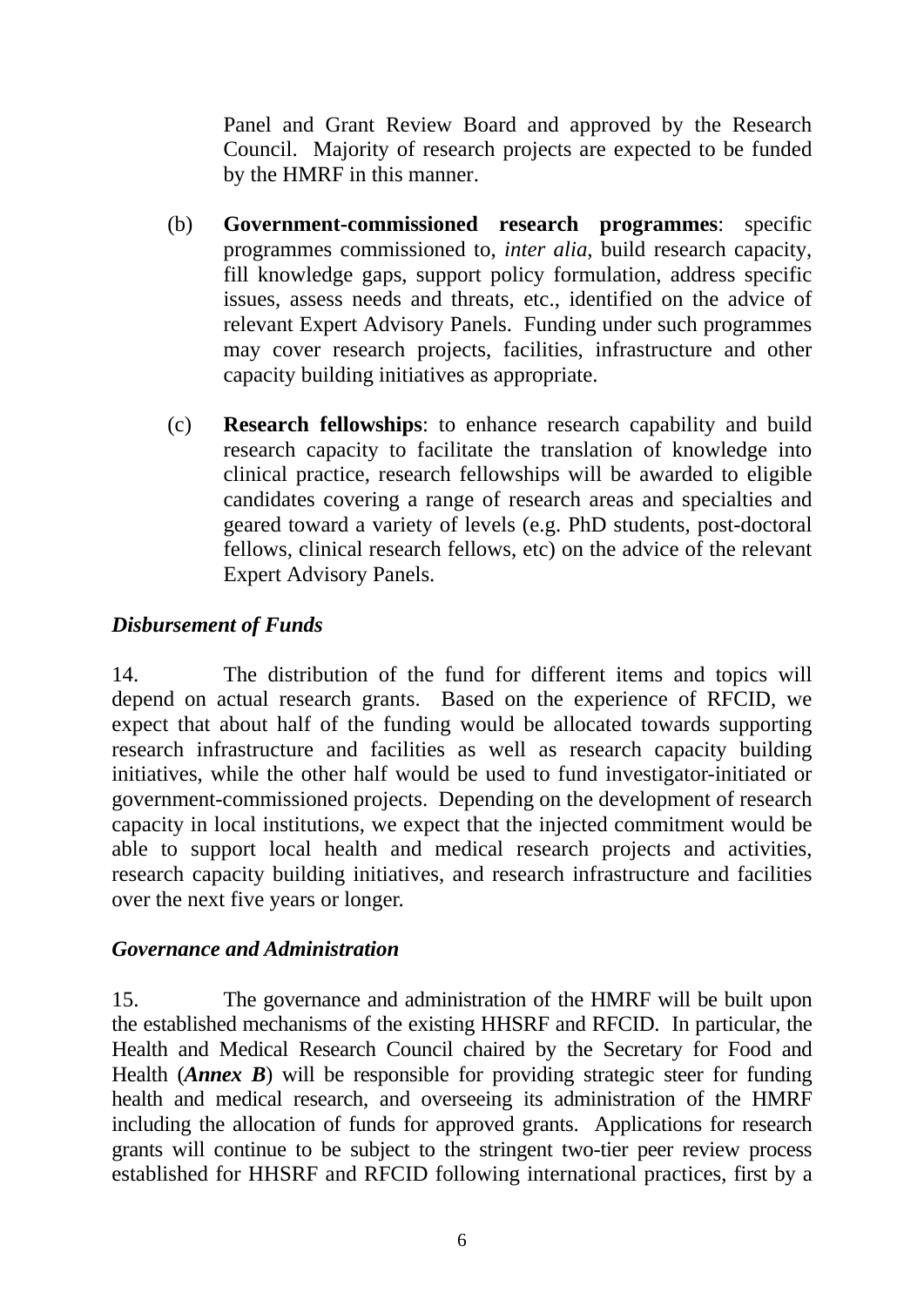Referee Panel comprising individual experts both local and overseas to assess the scientific merit of applications according to their specific expertise, and second by a Grant Review Board acting as scientific advisor to the Research Council and making overall recommendation on funding applications. The Research Fund Secretariat will continue to be the executive arm of the HMRF - providing administrative and logistic support to the Research Council and its constituent boards and panels.

16. To cater for the broadened scope and increased commitment of the HMRF and to cope with the expected increase in research items to be funded, the governance and administration mechanism will be strengthened as follows –

- (a) **The Research Council** will be expanded to include more renowned local and overseas experts to advise on the direction and policy of the new fund, supported by two arms – a series of Expert Advisory Panels on relevant fields as the advisory arm, and the Referee Panel & Grant Review Board as the technical arm.
- (b) **Expert Advisory Panels** for individual research areas will be established to advise the Research Council on *inter alia* the health needs of the community, research strategies, thematic priorities and funding opportunities on the research areas to be supported by the fund.
- (c) **The Referee Panel** and **Grant Review Board**, forming the first and second tiers of the established peer review mechanism respectively, will be expanded to include more experts to provide stringent assessment of all submitted grant applications and final reports of completed studies.
- (d) **The Research Fund Secretariat** will be expanded to cope with expected increase in workload due to higher number of grant applications and funded projects, and greater need for secretariat support to the Research Council and the advisory and technical arms under it.

# *Monitoring and Evaluation*

17. All successful applicants and administering institutions will be required to keep an audit trail of budget spent and submit periodic progress reports as well as a final report on the project. The results of their research will be disseminated in media or channels determined by the Research Council. All approved projects will be required to participate in a post-completion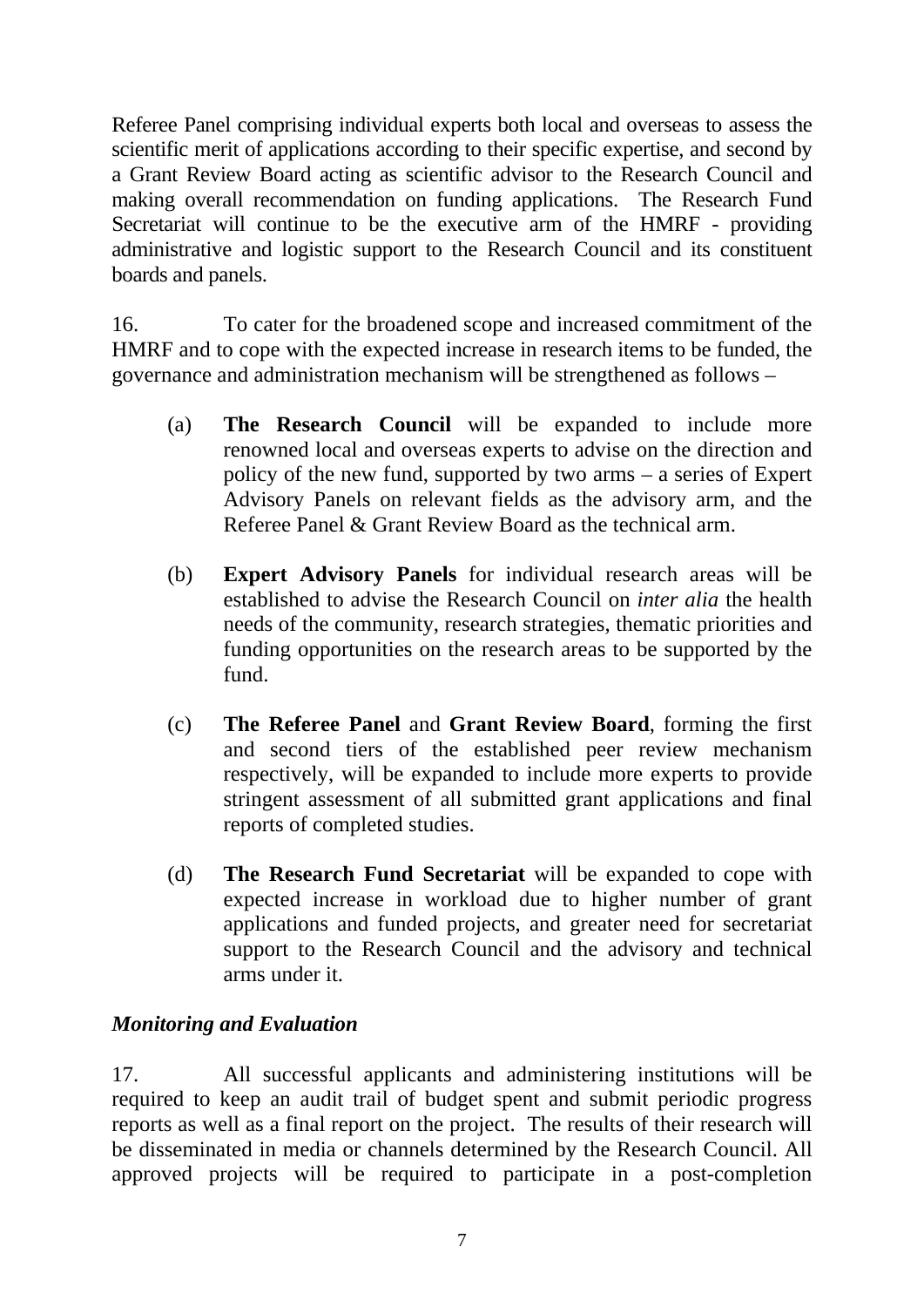assessment conducted by the Secretariat to evaluate the outputs and outcomes of the approved research.

18. FHB will report to the Legislative Council on a regular basis on the utilisation of funds under the HMRF.

# **Expected Benefits of HMRF**

19. The knowledge and best practice protocol generated through supporting health and medical research is applicable to both the local and global community, leading to the following benefits -

- (a) provide coordinated and comprehensive coverage of a wide spectrum of health- and medical-related research;
- (b) provide evidence-based research for input to formulation of health policies and evaluation of their impact;
- (c) improve population health and quality of life through increased knowledge of local healthcare practitioners and improved delivery of medical and health services to the local community;
- (d) advance the standard and quality of healthcare through application of new knowledge to clinical practices, and strengthen the health system through research on its efficiency and effectiveness;
- (e) identify knowledge gaps and service needs, providing input on research priorities, disseminating research findings, and translating research findings to improved service; and
- (f) enhance local health and medical capacity in terms of physical infrastructure and trained personnel.

# **FINANCIAL IMPLICATIONS**

20. The proposal to set up the HMRF would require consolidation of the existing HHSRF and RFCID, and injection of an additional non-recurrent commitment of \$1,000 million. As at 30 September 2011, the fund balances of the HHSRF and RFCID were \$191 million and \$229 million, respectively.

21. The administrative costs for the operation of HMRF will include staff cost of the HMRF Secretariat and expenses for other activities necessary to support the administration and operation of the HMRF such as inviting,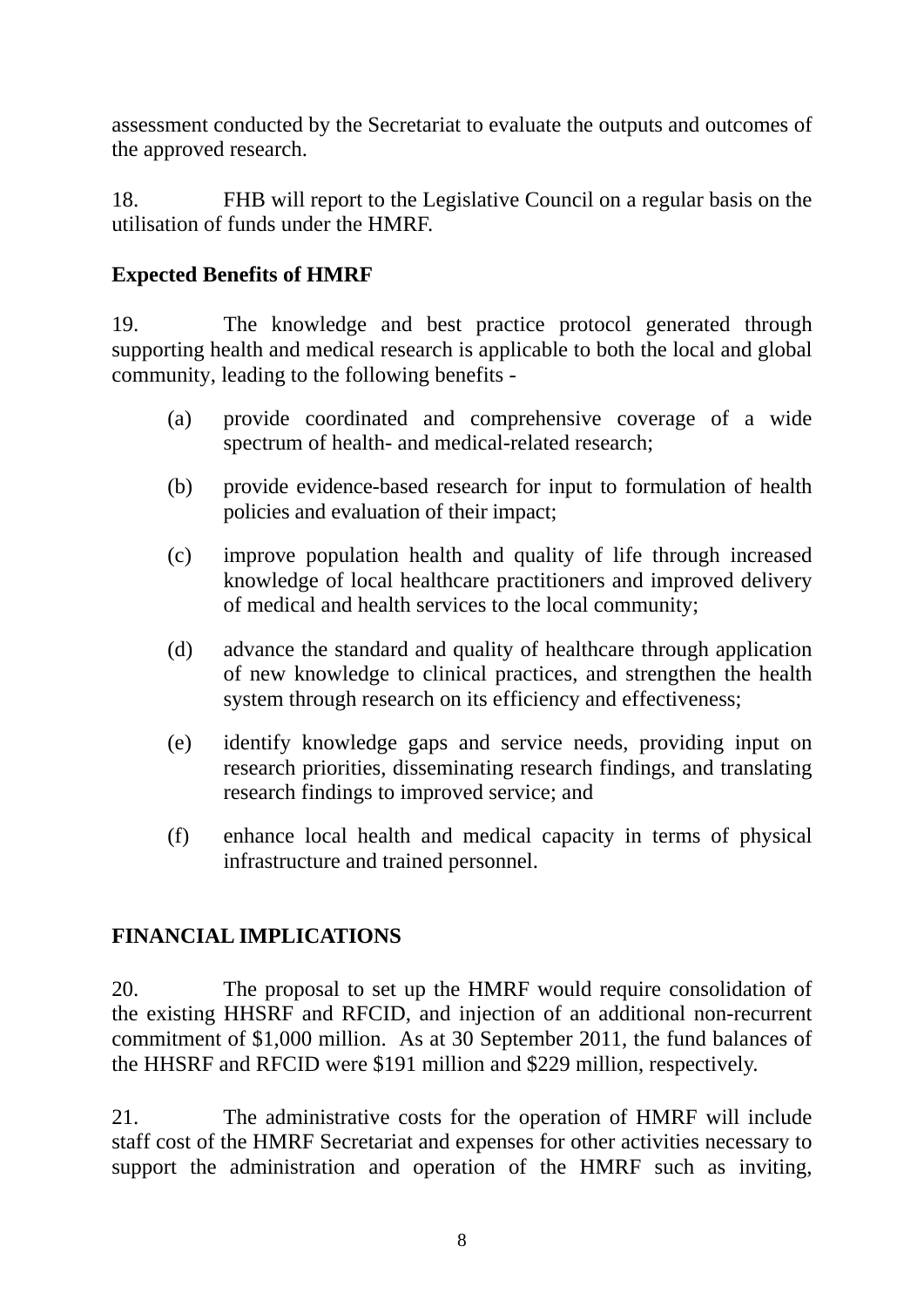processing, vetting by expert referees and monitoring of grant applications. Most of the costs (including costs of staff overseeing and supporting the governance and administration of HMRF and overhead costs) will be absorbed by FHB. Direct operation  $costs<sup>2</sup>$  will be charged to the HMRF. Based on past experience for HHSRF and RFCID, it is estimated that annual operation costs<sup>3</sup> will take up about 1.4% of the total fund.

22. There will not be any revenue implications arising from the proposal, as no application or administration fees will be charged on applicants.

# **IMPLEMENTATION PLAN**

23. Subject to the necessary funding approval by the Finance Committee of Legislative Council, our plan is to formally establish the HMRF by the second quarter of 2012. The operation of the current research projects granted under the HHSRF and RFCID will continue and will be funded from the HMRF. Consideration of research themes and priorities of research infrastructure and programmes to be commissioned will be initiated in the second quarter of 2012. The invitation of investigator-initiated research projects under the expanded scope of the HMRF is planned to be issued in the third quarter of 2012 in line with the usual annual cycle of research grant applications.

# **BACKGROUND INFORMATION**

24. Background information on the two health-related research funds administered by FHB, namely HHSRF and RFCID are set out at *Annex A*.

Food and Health Bureau November 2011

1

 $2$  These may include, for instance, meeting costs of the Research Council and its constituent panels, boards and committees for members' technical and advisory input to the HMRF; publication of research dissemination reports; publicity, training workshops and seminars; and expenses for other activities necessary to support the operation of the HMRF under the direction of the Research Council.

<sup>&</sup>lt;sup>3</sup> These include non-civil servant staff cost of the HMRF Secretariat and other operation costs.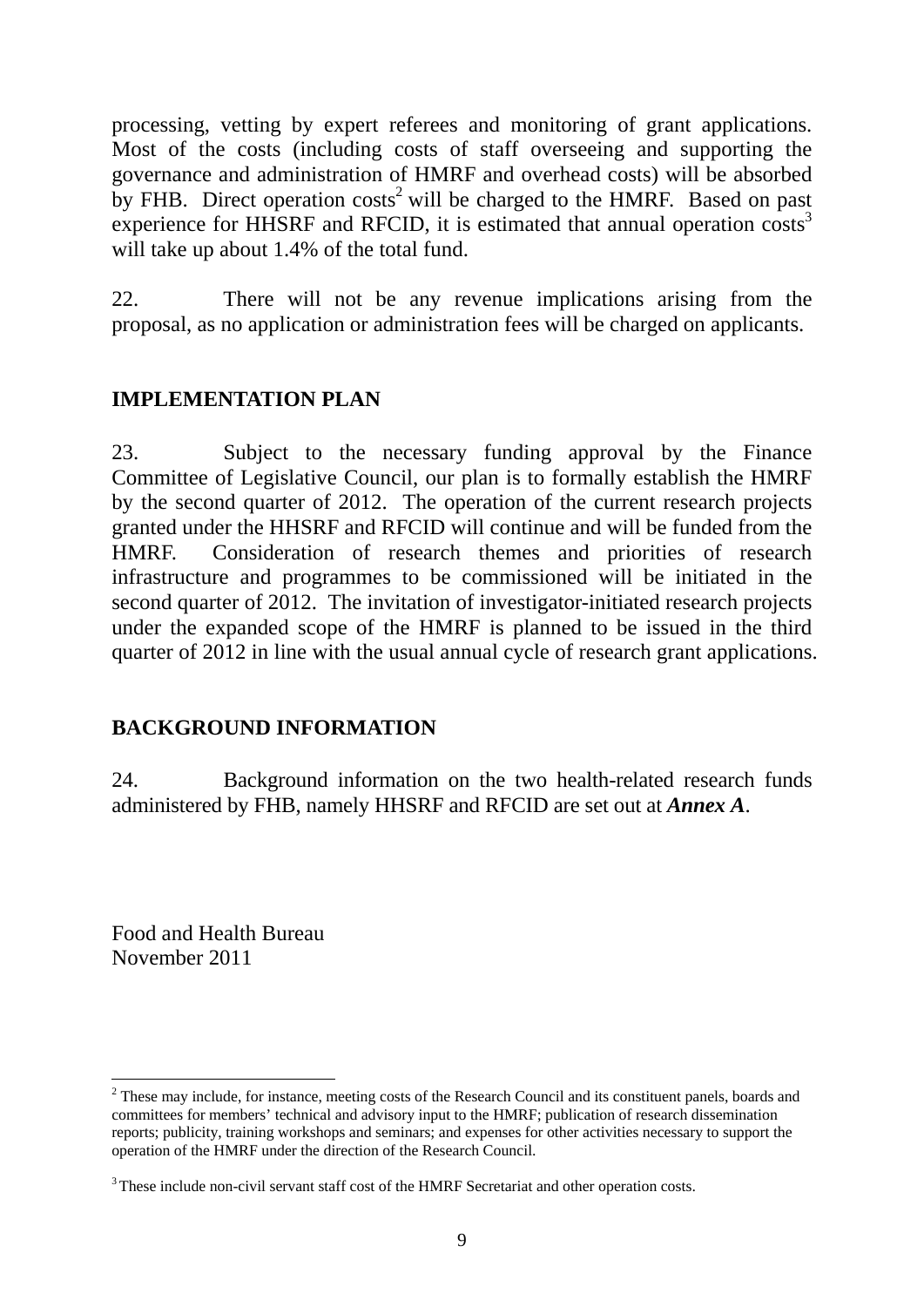### **Overview of Health and Health Services Research Fund (HHSRF) and Research Fund for the Control of Infectious Diseases (RFCID)**

 The Food and Health Bureau (FHB) currently administers two healthrelated research funds namely the *Health and Health Services Research Fund* (HHSRF) and the *Research Fund for the Control of Infectious Diseases* (RFCID).

### **BACKGROUND**

1

#### **Health and Health Services Research Fund**

2. The HHSRF was established in  $2002<sup>1</sup>$  for funding health and health services research in support of policy formulation and service development. It aims to maximise population health, improve the quality of life, and enhance the standard and cost-effectiveness of the health system through the generation of new knowledge in areas of human health and health services. It covers three broad themes, public health, health services and Chinese medicine. HHSRF has a total capital commitment of \$226 million approved by the Finance Committee (comprising an initial commitment of \$10 million in 2002, an injection of \$16 million in February 2005, a second injection of \$50 million in June 2007 and a further injection of \$150 million in February 2010).

#### **Research Fund for the Control of Infectious Diseases**

3. The RFCID was established after the outbreak of Severe Acute Respiratory Syndrome (SARS) in 2003 to encourage, facilitate and support research on the prevention, treatment and control of infectious diseases, in particular emerging infectious diseases such as SARS and avian influenza (H5N1). It has a total capital commitment of \$450 million approved by the Finance Committee (initial commitment when the fund was established in July 2003).

#### **GOVERNANCE AND ADMINISTRATION OF RESEARCH FUNDS**

4. The HHSRF and RFCID are governed by a Research Council established under FHB that makes executive decisions on fund policy and strategy and makes funding recommendations to FHB for allocation of research funds. The Research

<sup>&</sup>lt;sup>1</sup> Prior to the establishment of HHSRF in 2002, research projects on health services issues were funded under the Health Services Research Fund (HSRF) set up in 1993-94. The HSRF was subsequently replaced by the HHSRF, which has a new mode of operation and a more focused research agenda.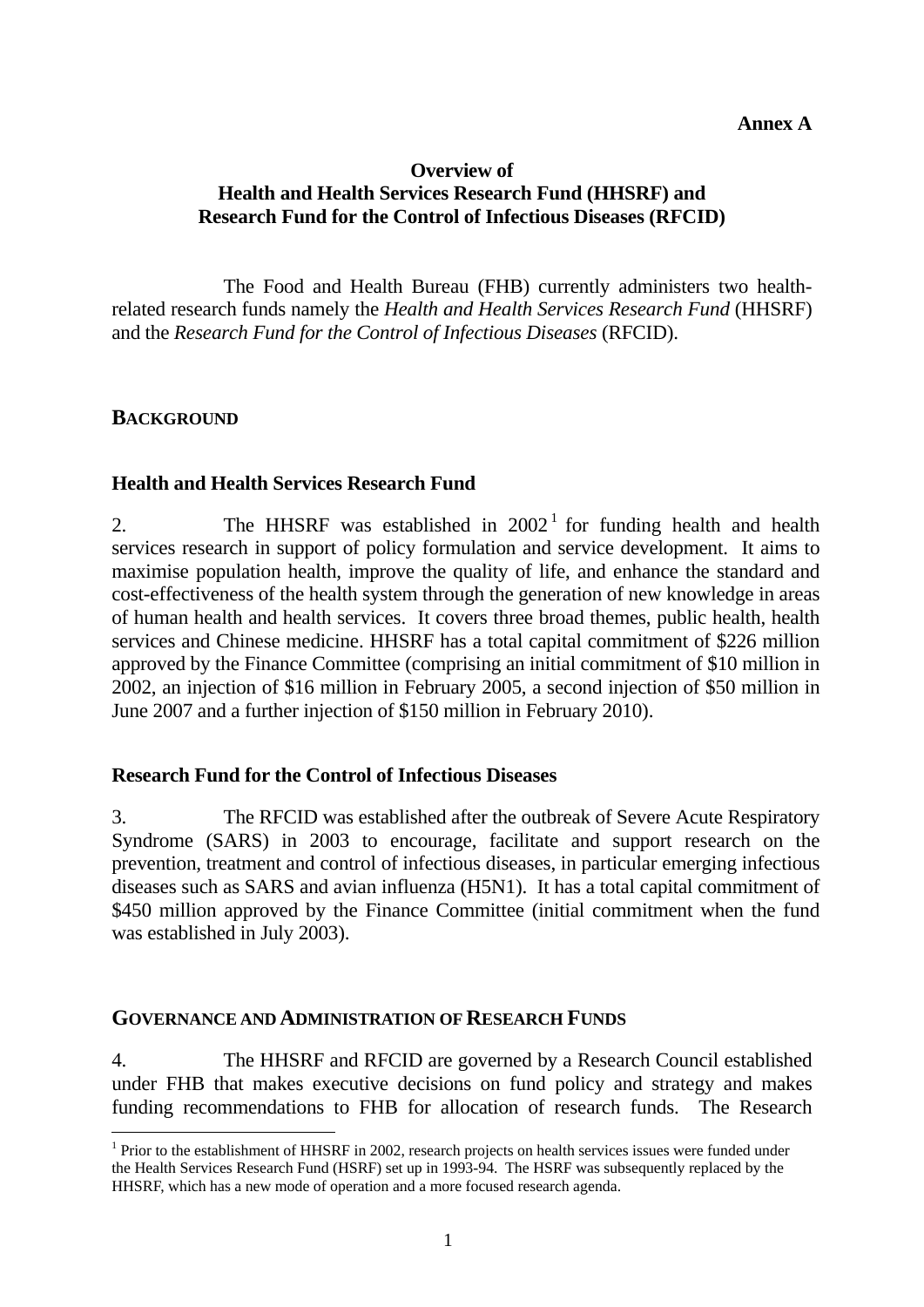Council is underpinned by working committees, namely the Grant Review Boards (GRB) and the Referee Panel which provide independent two-tier peer review. Their work and the day-to-day administration of research funds are supported by the Research Fund Secretariat of the Research Office established under FHB.

### **Governance of Research Funds**

#### *Research Council*

#### Role and Responsibility

5. The Research Council assumes responsibility for all aspects of the administration of the HHSRF and the RFCID and the allocation of funds for approved grants. The Research Council appoints members to the GRB and the Referee Panel.

#### Composition

6. The Research Council is chaired by the Secretary for Food and Health (SFH) and comprises representatives from public institutes and bodies and members from the academic arena and private sector appointed by SFH. The term of service of appointed members is normally two years. The membership of the Research Council is at **Annex B**.

#### Terms of Reference

7. The terms of reference of the Research Council are to –

- (a) determine research agenda and funding control mechanism of the RFCID and HHSRF;
- (b) approve procedures for inviting, and criteria for vetting research applications;
- (c) approve standard terms and conditions for grant-holders;
- (d) approve funding allocation after peer review process;
- (e) approve processes for the ongoing monitoring and evaluation of approved research projects;
- (f) establish GRB to carry out the technical work of the Research Council; and
- (g) disseminate key findings of funded projects.

#### *Grant Review Boards*

#### Role and Responsibility

8. The GRB act as the scientific advisors to the Research Council and make recommendations with regard to initial funding, requests for additional funds and assesses the outcomes of funded research. It is through the GRB that all applications as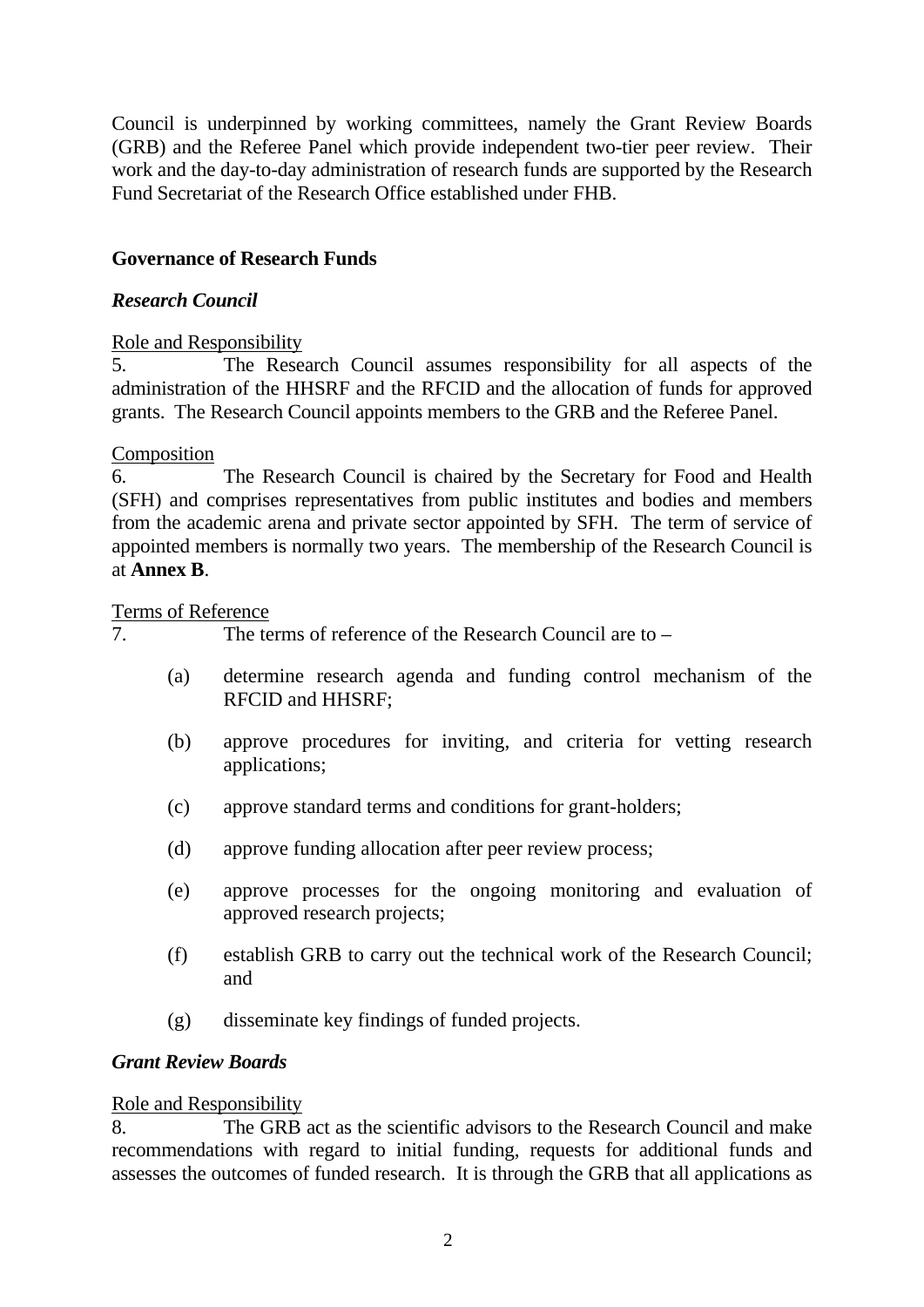well as final and dissemination reports for funded grants are subject to peer review for their scientific merit and compliance with the funding principle and ethical considerations.

### Composition

9. Chairmen and Members of the GRB are appointed by the Research Council and are expected to be academics and other local experts versed in health and medical research. Potential members are identified through established networks, publications, scientific roles and committee meetings or collaborative work. Separate GRB are established under the two Research Funds.

#### Terms of Reference

10. The terms of reference of the GRB are to –

- (a) set policies and procedures for the grant submission and review process, and the assessment and dissemination of final reports;
- (b) distribute guidelines for the formulation of research proposals, grant applications, and the submission of interim, final and dissemination reports;
- (c) review and assess applications and recommend projects for funding;
- (d) review and assess final, interim and dissemination reports;
- (e) promote the development of research in the areas of health, health services and controlling infectious diseases in the wider community;
- (f) monitor the progress of approved projects; and
- (g) monitor the financial performance of approved projects.

# *Referee Panel*

#### Role and Responsibility

11. Individual members of the Referee Panel, according to their specific area of expertise, are selected to review grant applications for funding on the basis of scientific merit and to assess the outcomes of funded projects.

#### Composition

12. Local and overseas referees are identified through a variety of sources: recommendation of the GRB members, bibliographic sources such as MedLine, the reference section of the grant proposal or through internet contacts particularly in evidence-based health and health services literature.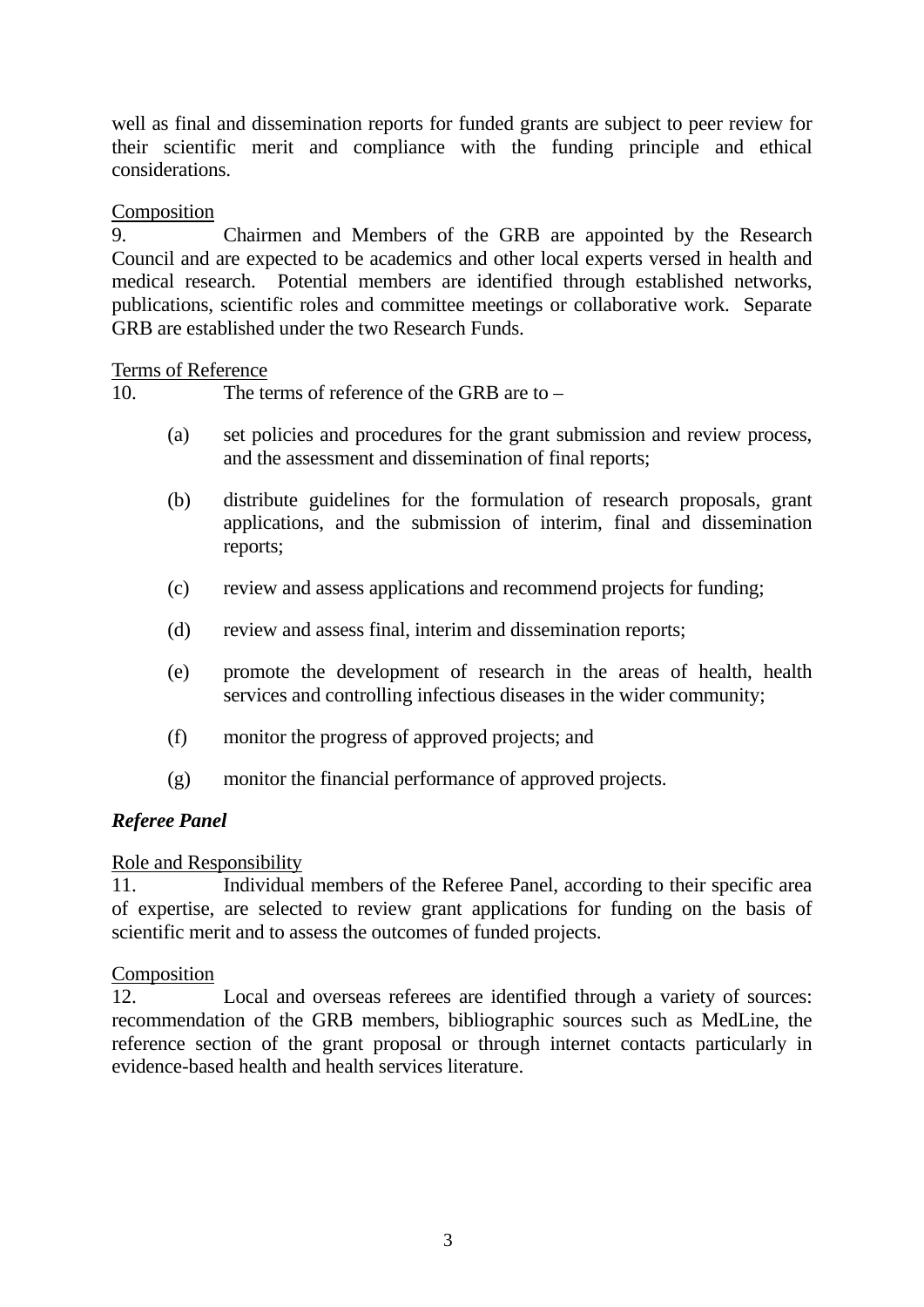#### Terms of Reference

13. The terms of reference of the Referee Panel are to –

- (a) assess the scientific merit of submitted proposals in terms of originality, scientific content, design and methods, statistical analysis and outcome measures;
- (b) assess the relevance of the proposal to the thematic priorities and the applicability of the research to the local context; and
- (c) assess the 'value for money' as presented in the final and dissemination reports.

#### **Administration of Research Funds**

#### *Research Fund Secretariat*

14. The FHB houses a Research Office which serves as the Research Fund Secretariat to the HHSRF and RFCID. The secretariat provides administrative and technical support to fund administration, including initial screening of applications, liaison with applicants, assignment of referees, preparation of documents for Research Council and GRB meetings, and input on grant management and operation.

#### *Funding Opportunities*

15. The HHSRF and RFCID support investigator-initiated and commissioned research. Investigator-initiated projects are those that encourage the development of innovations from individual researchers. Commissioned projects include those that address specific research needs, fill gaps in scientific knowledge and respond to public health needs and threats identified by the FHB. Commissioned research is by special invitation only.

#### *Eligibility*

16. Applications for funding support are open to researchers and research institutes from the public, private and academic sectors in Hong Kong. Eligible applicants must have a track record of conducting relevant research in the territory. Researchers collaborating with Mainland China and overseas institutions are encouraged to apply to the fund. It is anticipated that the research efforts would produce scientific advances and best practices as a result of multi-disciplinary cooperation and collaboration. To be eligible for a grant, the proposed research project must demonstrate high scientific merit and local applicability.

#### *Funding Mechanism and Peer Review*

17. All eligible grant applications undergo stringent two-tier peer review to ensure that funded projects are of appropriate scientific design and high scientific merit. The first tier of peer review is performed by a Referee Panel. The second tier is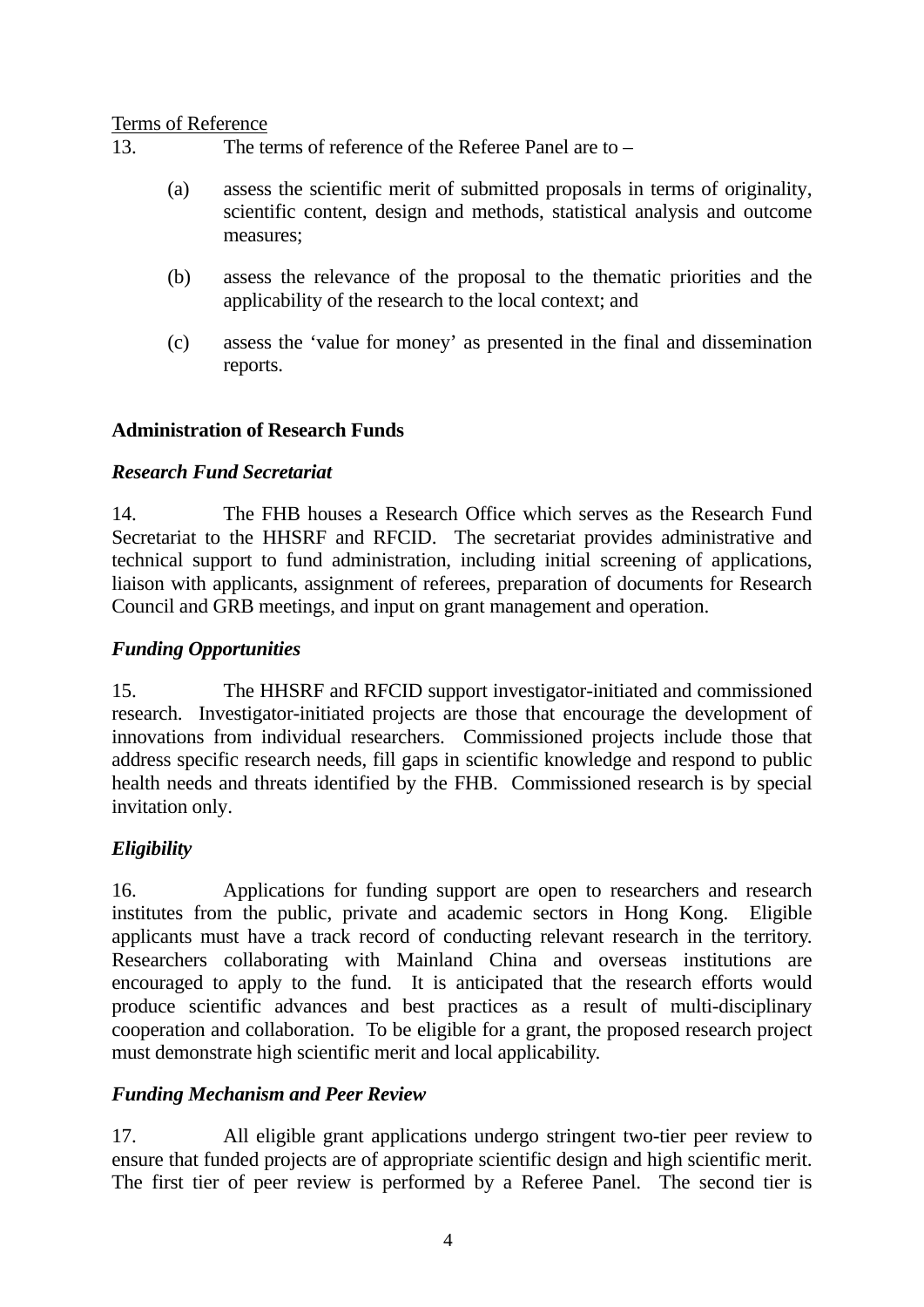conducted by the GRB. Together they assess the scientific merit of the research projects, such as originality, significance of the research questions, quality of scientific content, credibility of design and methods and applicability to the local context. Other objective assessment criteria including research ethics, justification of budget, and track record of grant applicant are also considered. The GRB makes funding recommendations for consideration and endorsement by the Research Council.

18. The administering institution and the principal applicant of successful grant applications are required to sign a contractual agreement, covering the terms and conditions under which the grant is offered. Principal applicants are required to report the progress of the projects and the financial position at regular intervals for assessment by the Research Fund Secretariat. Payment of grants is tied to satisfactory progress and submission of acceptable deliverables as set out in the contractual agreement.

19. The principal applicants of completed projects are required to submit a final and dissemination report and independent audited account or certified financial statement not more than six months after project completion.

# *Mechanism to Prevent Duplicate Funding*

20. The two-tiered peer review process not only provides comments on the relevance by the experts, but also advice on any duplication with on-going projects based on their most updated knowledge of research projects. Duplication will be rejected. In addition, and in line with prevailing international practice, all grant applicants are required to declare whether their research proposals are also being considered by other funding agencies. The secretariat will conduct cross-checking with relevant funding organisations including RGC, HHSRF, RFCID, AIDS Trust Fund, Innovation and Technology Fund, Quality Education Fund, etc. The aim is to ensure that no single project will be funded twice.

# *Monitoring of Funded Projects*

21. All successful applicants and host institutions are required to sign a funding agreement with the Government and to keep an audit trail of budget spent and submit periodic progress reports as well as a final report of the project. The results of their research are also disseminated in media or channels determined by the Research Council.

# *Dissemination of Research Results*

22. For completed projects graded as satisfactory by the GRB, research reports will be uploaded to the secretariat's website at http://www.fhb.gov.hk/grants for public access. Dissemination reports are further distributed to relevant healthcare professionals, previously in the form of loose-leaf pamphlets, and since April 2006 as supplements to the *Hong Kong Medical Journal*. To date, about 450 dissemination reports have been published. In addition, regular grant skills training workshops are conducted to facilitate potential applicant's preparation of applying for research funds. Research symposia have been organised to recognise outstanding studies, that have set a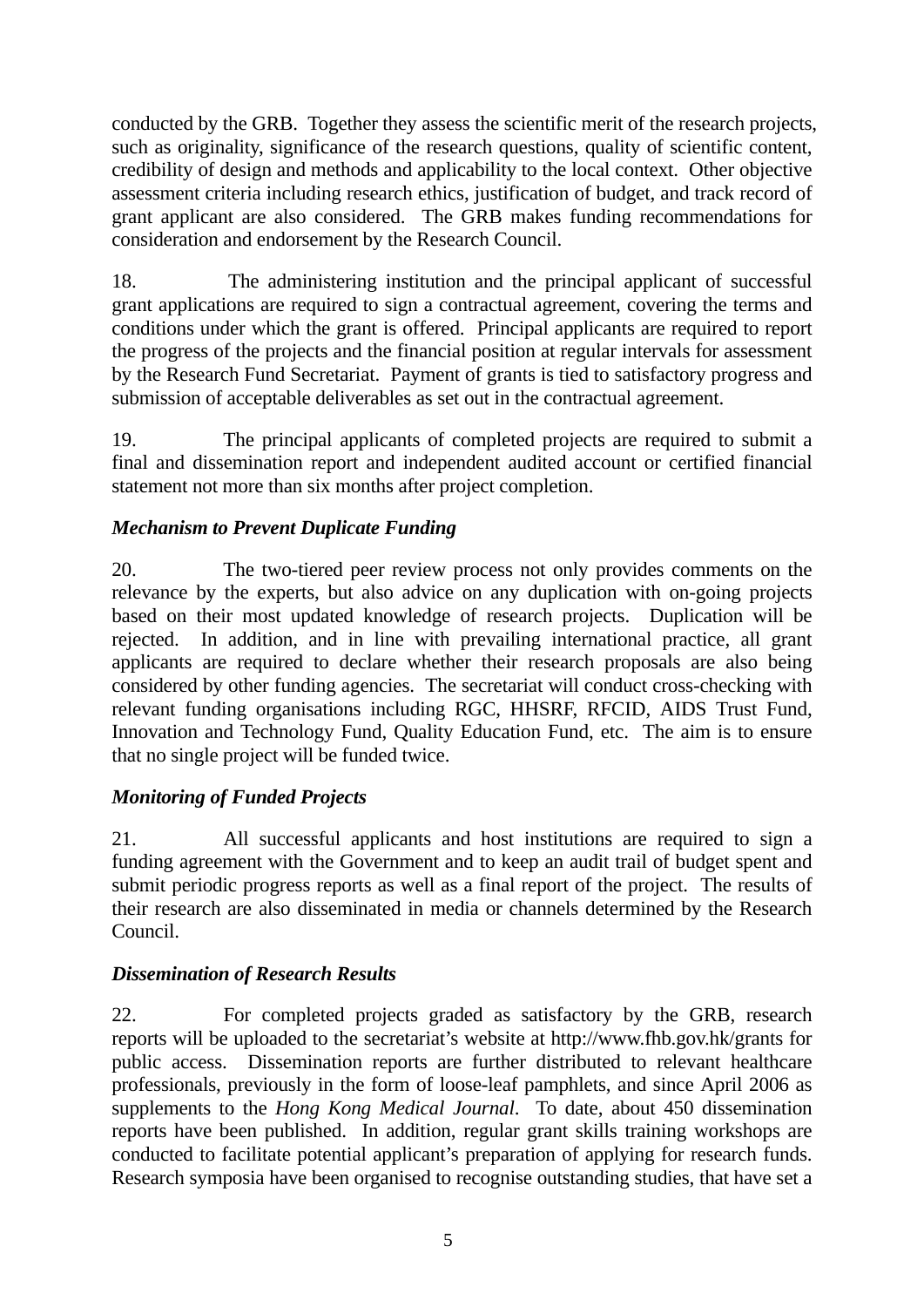benchmark for good research and assisted the formulation of health policies, and to provide a platform of sharing with international and local researchers.

# *Evaluation of Impact*

23. All approved projects are required to participate in a post- completion assessment conducted by the secretariat to evaluate the outputs and outcomes of the approved research. The criteria for evaluation are determined by the secretariat and include benefits to the healthcare system in terms of knowledge production, use of research findings in health system policy and decision making, application of the research findings through changed behaviour of health professionals, and public health and health service / economic benefits.

24. FHB will report to the Legislative Council on a regular basis on the utilisation of funds under the HHSRF and RFCID.

# **FUNDING POSITION OF RESEARCH FUNDS**

25. The total capital commitment of the HHSRF is \$226 million. At 30 September 2011, a total of 869 grant applications have been received in response to eight open calls for investigator-initiated projects with a success rate of about 28%. A total of 193 grant applications worth \$102.95 million have been approved. One commissioned portfolio on mental health worth \$7.65 million was approved.

26. The total capital commitment of the RFCID is \$450 million. At 30 September 2011, a total of 946 grant applications have been received in response to ten open calls (and a special resubmission round) for investigator-initiated projects with a success rate of about 32%. A total of 302 projects worth \$208.46 million have been approved. Seven commissioned portfolios worth \$183.73 million were approved.

27. All approved research projects for the HHSRF and RFCID through the open call submissions and commissioning, with abstracts and the approved amounts, have been uploaded to the Secretariat's website for public access.

# **EVALUATION OF OUTPUT OF COMPLETED STUDIES**

28. The impact of completed research projects is evaluated on a regular basis using a "payback framework" – an internationally recognised measure of health research activities. The payback framework allows a quantitative assessment to be made of the value for money invested in research funding. Including data from the most recent round of evaluation conducted in mid-2010, the impact of the research supported by HHSRF (and the former HSRF) and RFCID is summarised as follows:

The majority  $(77.0 - 88.2\%)$  of projects supported by HHSRF and RFCID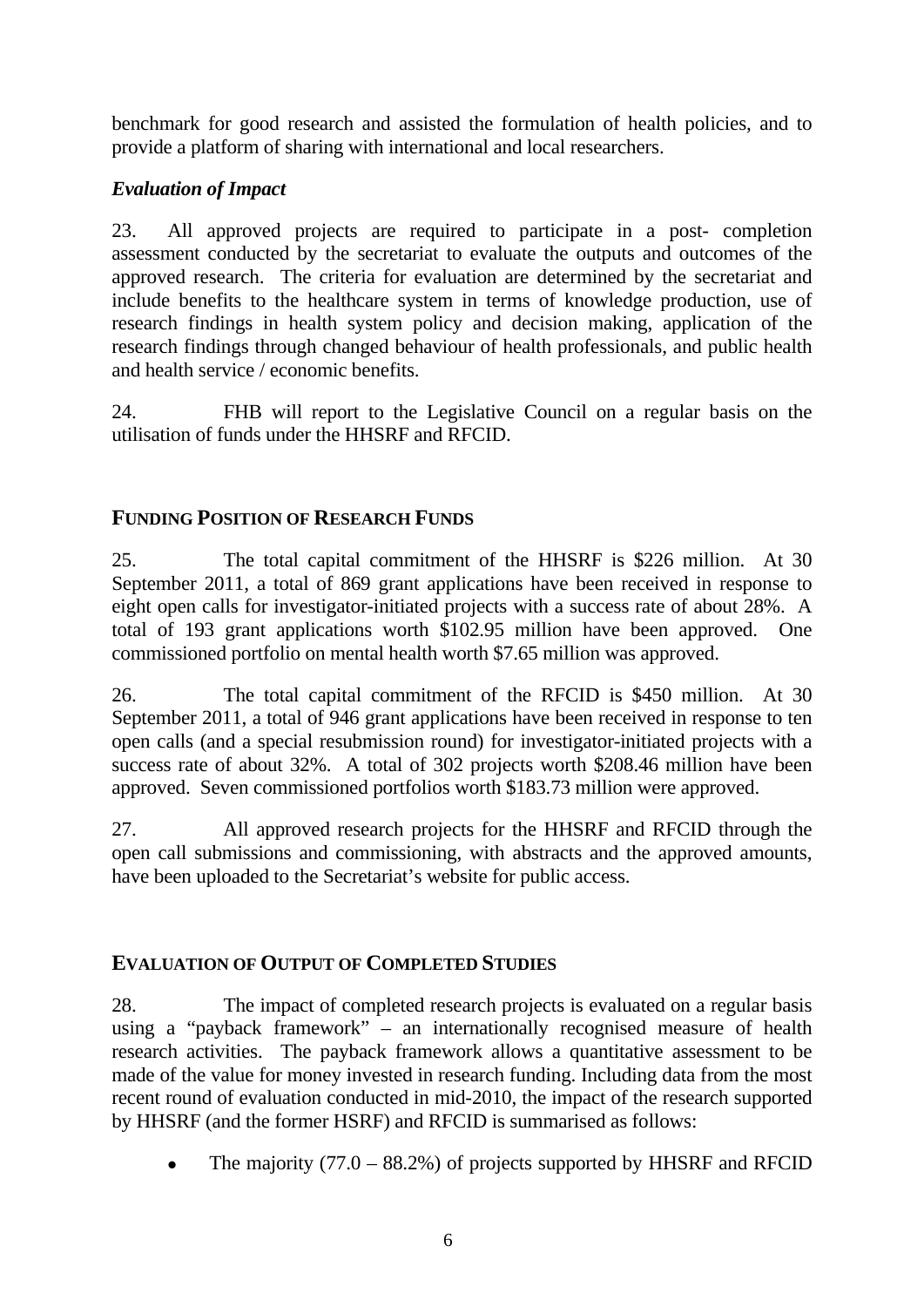reported publication of research findings. There were, on average, 4.88 publications per project generated. Evidence-based knowledge will help shape and direct healthcare policy.

- Up to one-third (33.6%) of the projects supported by HHSRF and RFCID reported impact on informing policy through production of new or revised treatment guidelines, treatment protocols, reference standards, and Cochrane reviews.<sup>2</sup>
- HHSRF and RFCID have been instrumental in building research capacity and infrastructure in Hong Kong. Work related to funded projects has enabled research staff to improve scientific and healthcare-related research skills and to gain promotion at their institutions. Career advancement of research team members was reported for 34.1%-60.0% of projects. Acquisition of higher qualifications was reported for 38.9%-73.0% of projects. These highly skilled talents form an important strategic research asset for Hong Kong.

29. In summary, the impact of research supported by the HHSRF and RFCID compares well with that found with other funding agencies with similar public health objectives, e.g. National Health Service (UK), National Health and Medical Research Council (Australia).

Food and Health Bureau November 2011

 $\frac{1}{2}$  Cochrane reviews are an internationally regarded source of evidence about the effectiveness of healthcare interventions.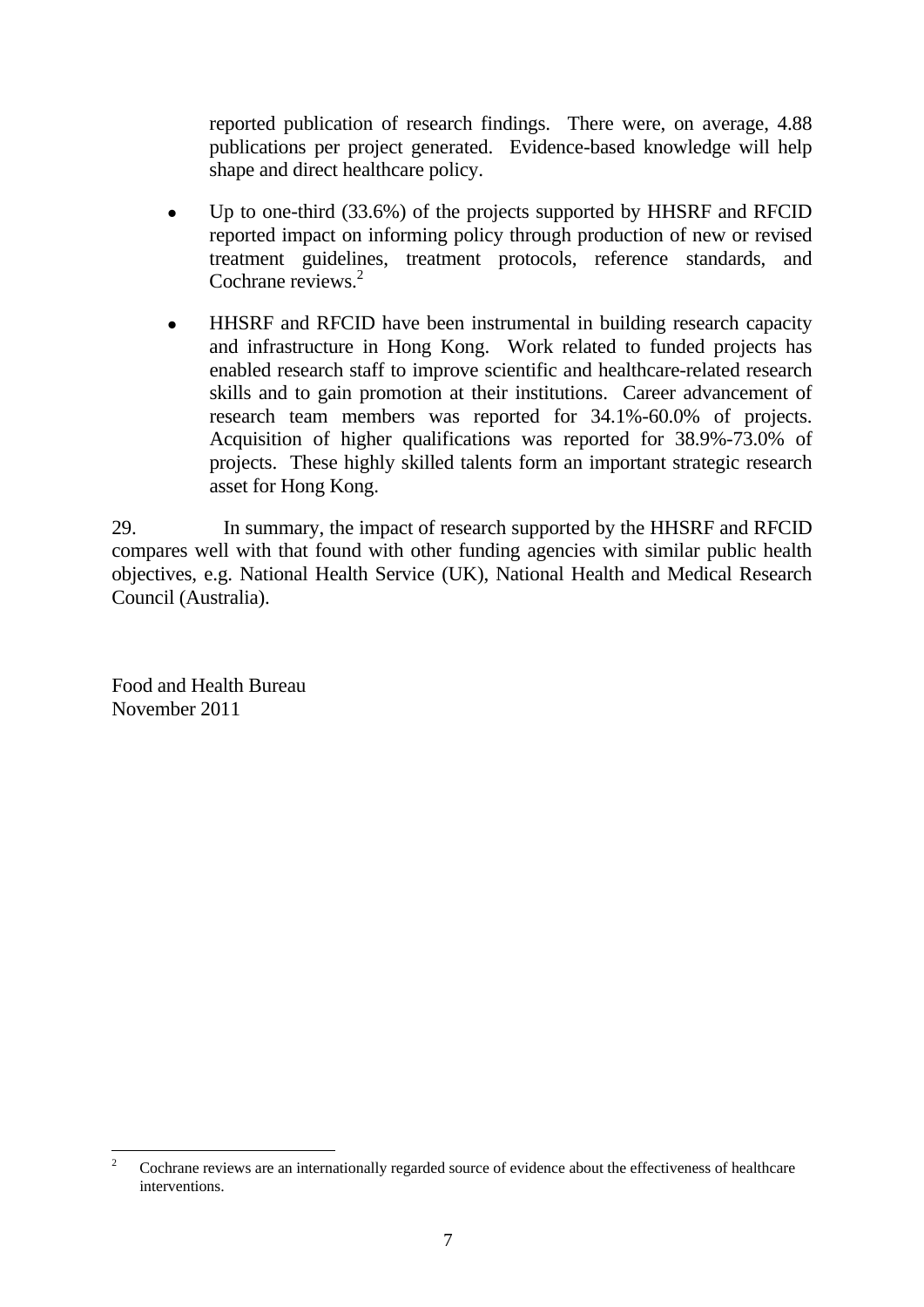### **Annex B**

### **Research Council Food and Health Bureau**

# **Membership** (as at 1 October 2011)

| Dr York CHOW               | Secretary for Food and Health (Chairperson)                                                                                              |
|----------------------------|------------------------------------------------------------------------------------------------------------------------------------------|
| Dr. Felix Hon-wai CHAN     | Chief of Service (Medicine), Consultant Geriatrician,<br>Fung Yiu King Hospital                                                          |
| Prof. Sophia CHAN          | Professor and Research Director, School of Nursing, The<br>University of Hong Kong                                                       |
| Prof. Tai-fai FOK          | Dean and Professor of Paediatrics, Faculty of Medicine,<br>The Chinese University of Hong Kong                                           |
| Prof. Sian Meryl GRIFFITHS | Director, School of Public Health and Primary Care, The<br>Chinese University of Hong Kong                                               |
| Prof. Mary IP              | Chair of Respiratory Medicine, Department of Medicine,<br>The University of Hong Kong                                                    |
| Prof. Nancy IP             | Chair Professor and Dean of Science, Division of Life<br>Science, School of Science, The Hong Kong University of<br>Science & Technology |
| Prof. Cindy Lo-kuen LAM    | Head and Professor (Clinical), Department of Medicine<br>and Primary Care, The University of Hong Kong                                   |
| Prof. Yu Lung LAU          | Associate Dean (Research Affairs), Li Ka Shing Faculty<br>of Medicine, The University of Hong Kong                                       |
| Prof. Sum Ping LEE         | Dean, Li Ka Shing Faculty of Medicine, The University<br>of Hong Kong                                                                    |
| Dr. Patrick Chung-ki LI    | Chief of Service, Department of Medicine,<br>Queen Elizabeth Hospital                                                                    |
| Prof. Dennis LO            | Associate Dean (Research), Faculty of Medicine, The<br>Chinese University of Hong Kong                                                   |
| Prof. Joseph Jao-yiu SUNG  | Vice-Chancellor/President, The Chinese University of<br>Hong Kong                                                                        |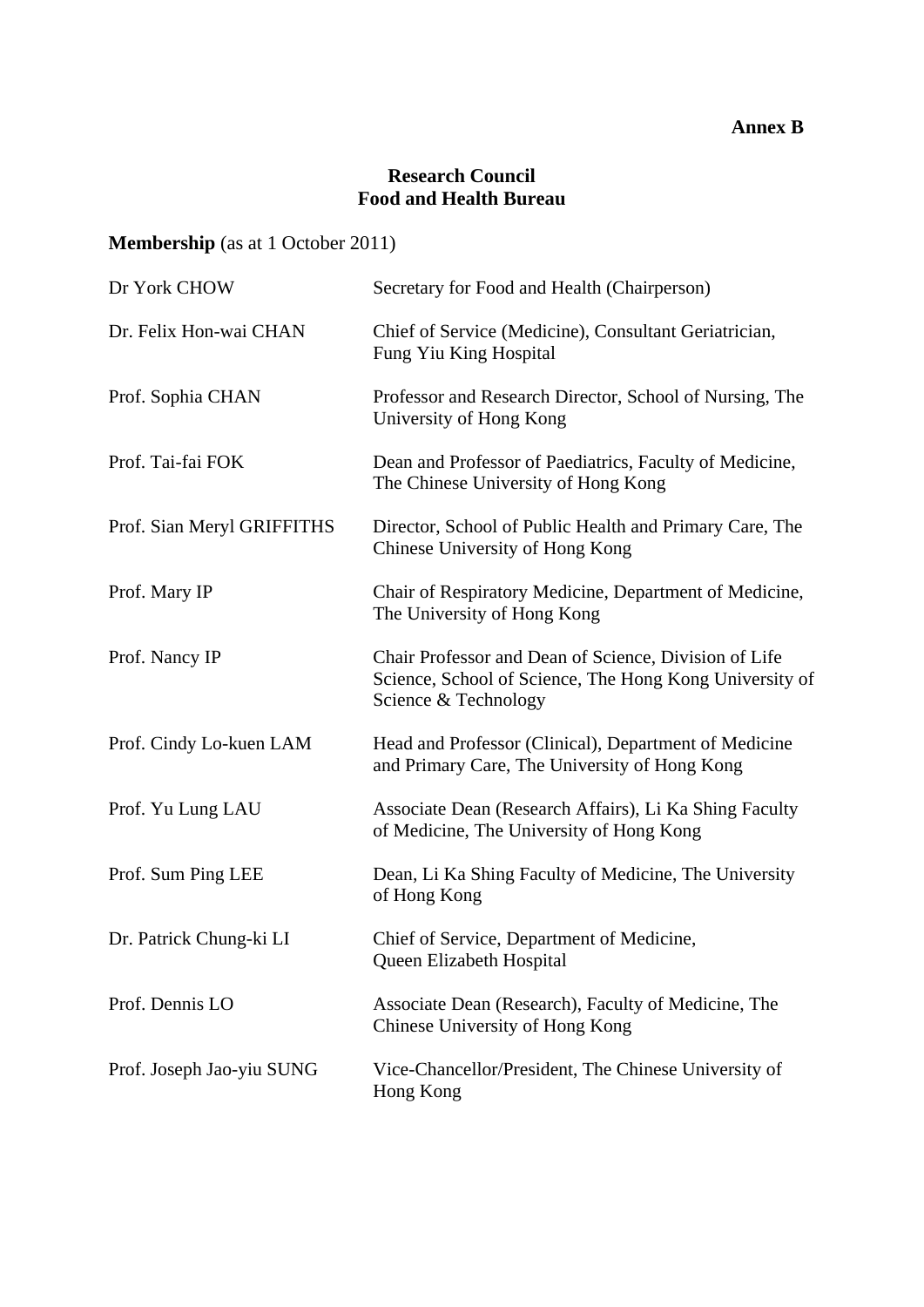| Prof. Kwok-yung YUEN                                             | Chair of Infectious Diseases, Department of<br>Microbiology, The University of Hong Kong                                                       |
|------------------------------------------------------------------|------------------------------------------------------------------------------------------------------------------------------------------------|
| Prof. Paul TAM                                                   | Pro-Vice-Chancellor and Vice-President (Research), The<br>University of Hong Kong                                                              |
| Dr. Dominic NC TSANG                                             | Chief Infection Control Officer, Hospital Authority<br>Consultant Medical Microbiologist, Department of<br>Pathology, Queen Elizabeth Hospital |
| Prof. Maurice YAP                                                | Chair Professor of Optometry and Dean of the Faculty of<br>Health and Social Sciences, PolyU                                                   |
| Chief Executive, Hospital<br>Authority or representative         | Representing Chief Executive, Hospital Authority                                                                                               |
| Director of Health,<br>Department of Health or<br>representative | Representing Director of Health, Department of Health                                                                                          |
| Dr Su Vui LO                                                     | Head, Research Office, Food and Health Bureau (Secretary)                                                                                      |

#### **Terms of Reference**

The terms of reference of the Research Council are to –

- (a) Determine research agenda and funding control mechanism of the Reach Fund for the Control of Infectious Diseases and Health and Health Services Research Fund;
- (b) Approve procedures for inviting, and criteria for vetting research applications;
- (c) Approve standard terms and conditions for grant-holders;
- (d) Approve funding allocation after peer review process;
- (e) Approve processes for the ongoing monitoring and evaluation of approved research projects;
- (f) Establish Grant Review Board to carry out the technical work of the Research Council and
- (g) Disseminate key findings of funded projects.

Food and Health Bureau November 2011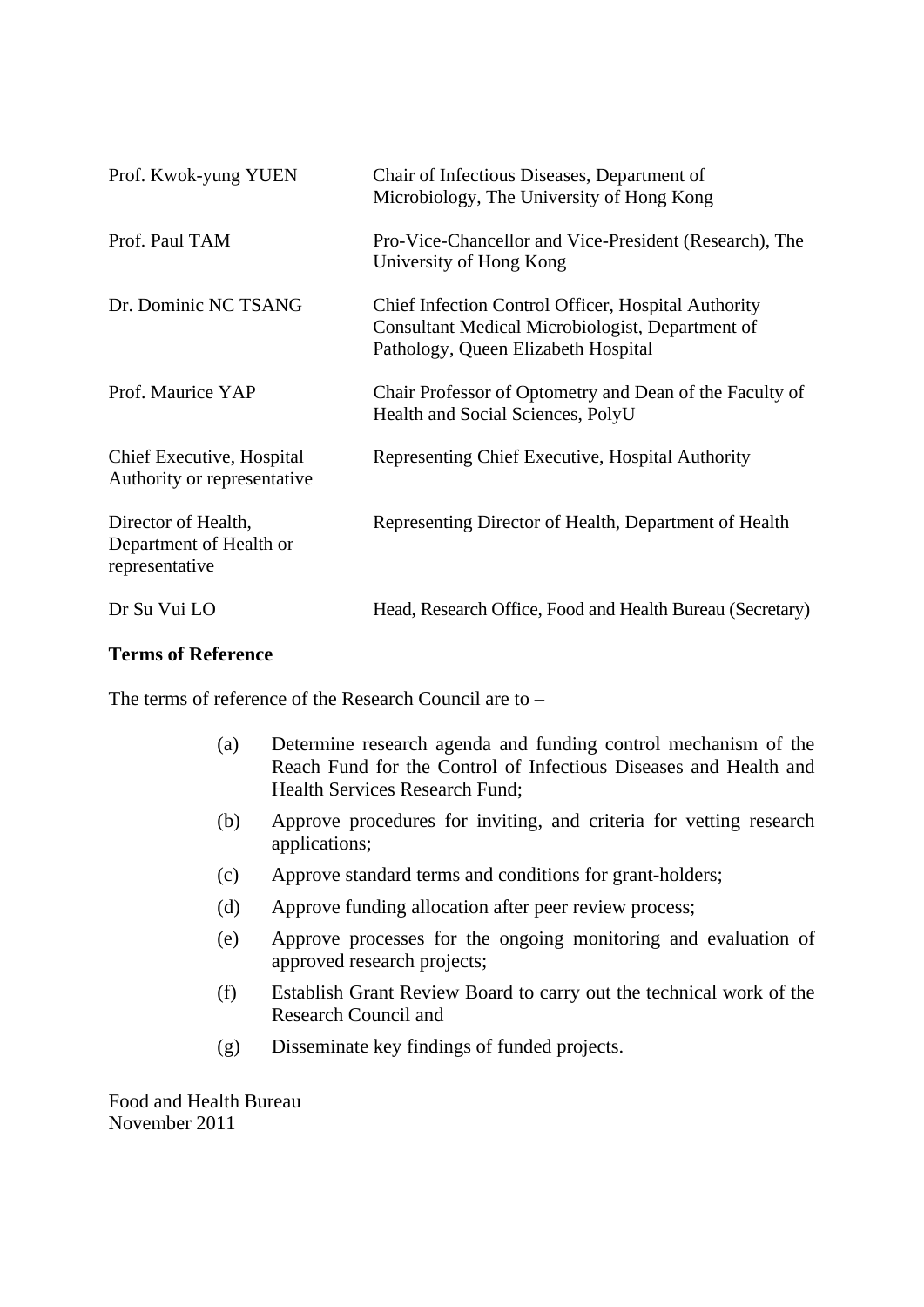### **Proposed Health and Medical Research Fund (HMRF)**

 This note provides a more detailed description of the research areas & themes and governance & administration of the proposed Health and Medical Research Fund (HMRF).

### **Research Areas and Themes**

2. Under the ambit of the proposed HMRF a number of health and medical research areas and themes will be supported, including –

- (a) public health, human health and health services (e.g. primary care, non-communicable diseases, Chinese medicine, etc.) (*currently funded by HHSRF*);
- (b) prevention, treatment and control of infectious diseases, in particular emerging and re-emerging infectious diseases (*currently funded by RFCID*); and
- (c) advanced medical research in the fields of paediatrics, neuroscience, clinical genetics and clinical trials (*broadened scope of research not funded by existing research funds*).

# *Research Area on Health and Health Services Research*

3. Health and health services research examines the cause, treatment and prevention of the full range of diseases and conditions that affect human health and the impact of the organisation, financing and management of healthcare services on the delivery, quality, cost, access to, and outcomes of such services.

4. The research proposals under this theme will focus on three broad areas of health services, public health and Chinese medicine. Health services research is essential to determine which interventions and services are effective and cost-effective in the local healthcare setting. Examples may include the more widespread implementation of the family doctor model of healthcare, strategies to reduce avoidable hospitalisation, and enhanced primary care for patients with noncommunicable diseases such as diabetes or hypertension.

5. Public health research addresses issues such as prevalence, epidemiology and surveillance of specific diseases with the aim of identifying modifiable risk factors and behaviours that can be targeted to enhance treatment and prevention. Examples may include strategies to enhance physical exercise and better nutrition to help reduce complications arising from diabetes and cardiovascular disease.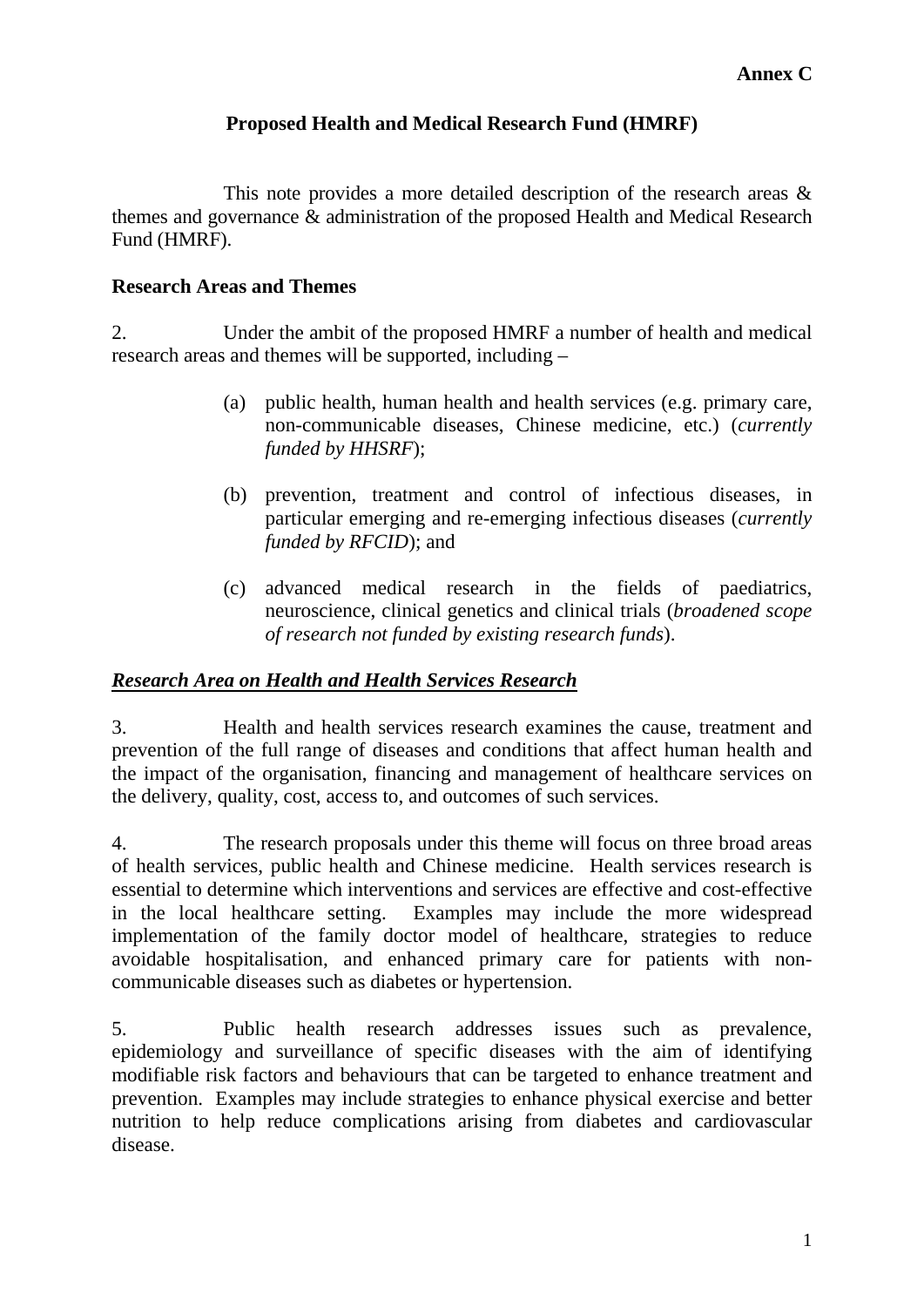6. Chinese medicine represents a locally important and culturally different way of looking at health. Research in Chinese medicine may identify unique approaches in treating and/or preventing a wide range of diseases. Examples may include strategies that enhance the complementary use of western and Chinese approaches to healthcare.

# *Research Area on Infectious Diseases*

7. Infectious diseases remain a considerable healthcare burden in Hong Kong and globally. The twin threats of newly emerging infectious diseases (e.g. SARS-coronavirus, avian influenza H5N1, human swine influenza H1N1) and the ease of cross-border travel have increased the possibility of a global pandemic and have made research into infectious diseases a priority.

8. Research proposals should focus on infectious diseases which are prevalent in Hong Kong and neighbouring regions or areas in which the Hong Kong academic community has a competitive edge. Possible areas include respiratory infectious diseases, such as influenza; emerging infectious diseases; drug-resistant pathogens; hepatitis viruses; human immunodeficiency virus; Epstein-Barr virus; novel diagnostics; treatment/drug discovery/traditional Chinese medicine; vaccine and other prevention measures; and psychosocial and cultural determinants of health behaviours relevant to the transmission and prevention of infectious diseases.

# *Research Area on Paediatrics*

9. It is intended to build on policy initiatives to create a Centre of Excellence in Paediatrics to support a wide range of research studies that include but is not limited to basic science studies, epidemiological research, clinical trials and translational research.

10. Research funding will support multi-disciplinary research efforts to study the nature and health outcomes of important childhood illnesses, and to develop innovative treatment interventions and technologies and their translation into state-ofthe-art clinical care practices for Hong Kong, as well as serving as an anchor point for international linkage and collaboration to advance child health and well being. Research projects that could be supported by the proposed fund include:

- (a) Brain and development
- (b) Epidemiology
- (c) Circulation, oxygen transport and haematology
- (d) Nutrition, gastroenterology and metabolism
- (e) Pulmonology
- (f) Paediatric and neonatal pharmacology
- (g) Neonatology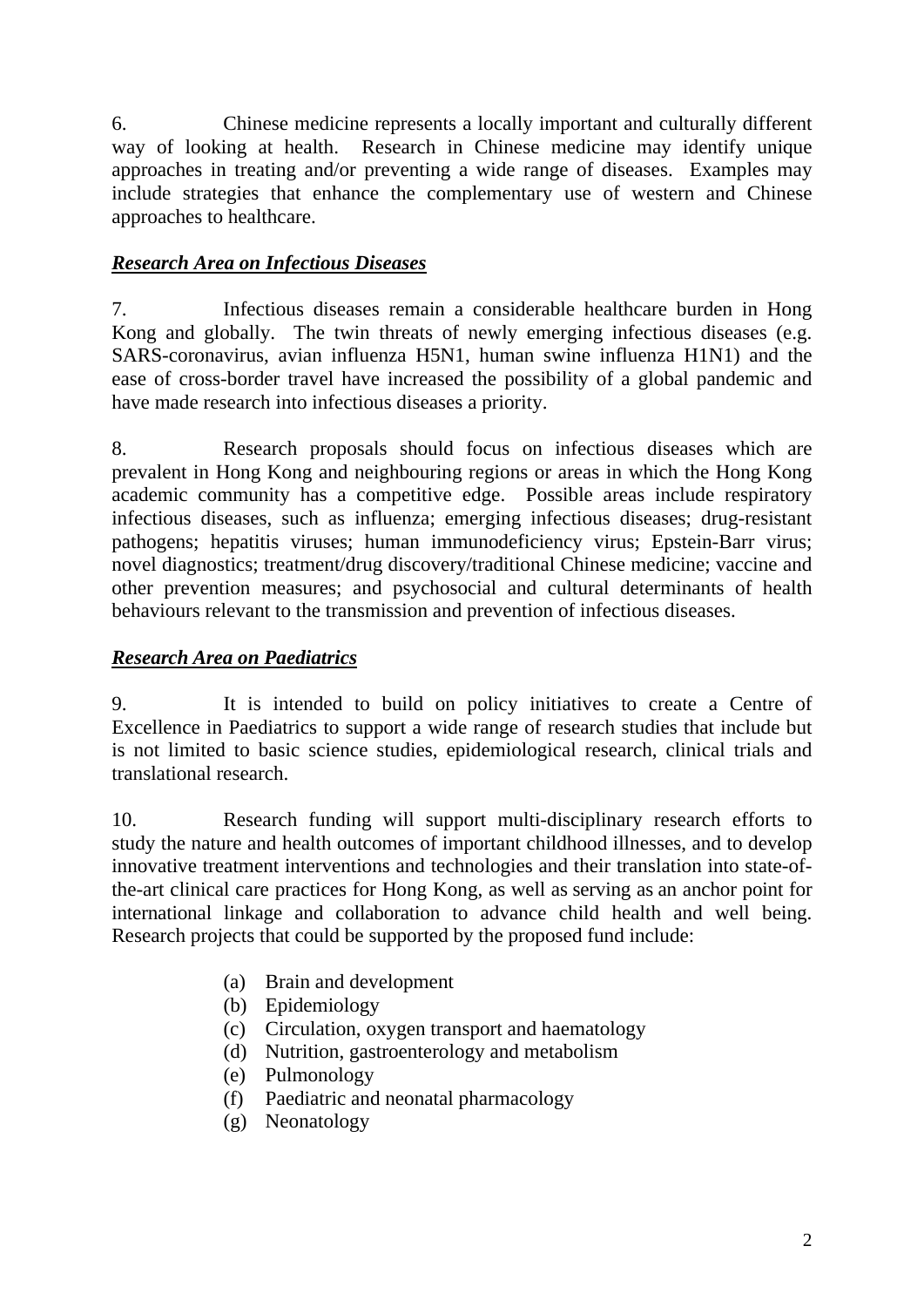### *Research Area on Neuroscience*

11. With the extended life expectancy of the population, degenerative and other disorders of the nervous system, including dementia, stroke and Parkinson disease, are expected to be important causes of disability and loss of self-care ability. The potential for research in the field of neuroscience will be enhanced by new imaging modalities and advances in genomics, proteomics and molecular science. Investment into such research including basic science studies, epidemiological research, clinical trials and translational research, will have great potential for achieving better understanding and possibly effective treatment for these neurological disorders. Research projects that could be supported by the proposed fund include:

- (a) Neurodegenerative diseases (Parkinson disease, Alzheimer disease, etc.)
- (b) Other neurological diseases (stroke, epilepsy, etc.)
- (c) Psychiatric diseases (schizophrenia, depression, etc.)
- (d) Cognitive and behavioural neuroscience
- (e) Basic neuroscience

### *Research Area on Clinical Genetics*

12. Research into clinical genetics and genomic medicine of diseases of special relevance to Hong Kong and the region will be supported. In particular those that may yield important insights into fundamental biology, for example Down syndrome, and hereditary diseases. Other possible areas include application of advanced technology in gene sequencing for disease discovery; clinical validation of putative biomarkers; drug development; bioinformatic databases; and prediction, prevention and treatment of human diseases. Research projects that could be supported by the proposed fund include:

- (a) Genetic diagnostics and counselling
- (b) Genetic laboratory services
- (c) Genetic screening, especially for newborns
- (d) Genomic medicine

#### *Research Area on Clinical Trials*

13. Clinical trials research allows safety and efficacy data to be collected for a wide range of health interventions (including, for example, drugs, diagnostics, devices and therapy protocols). Examples of the types of research that may be considered for support include but are not limited to the following:

- Assessing the safety and effectiveness of a new medication or device on a specific group of patients
- Assessing the safety and effectiveness of a different dose of a medication than is commonly used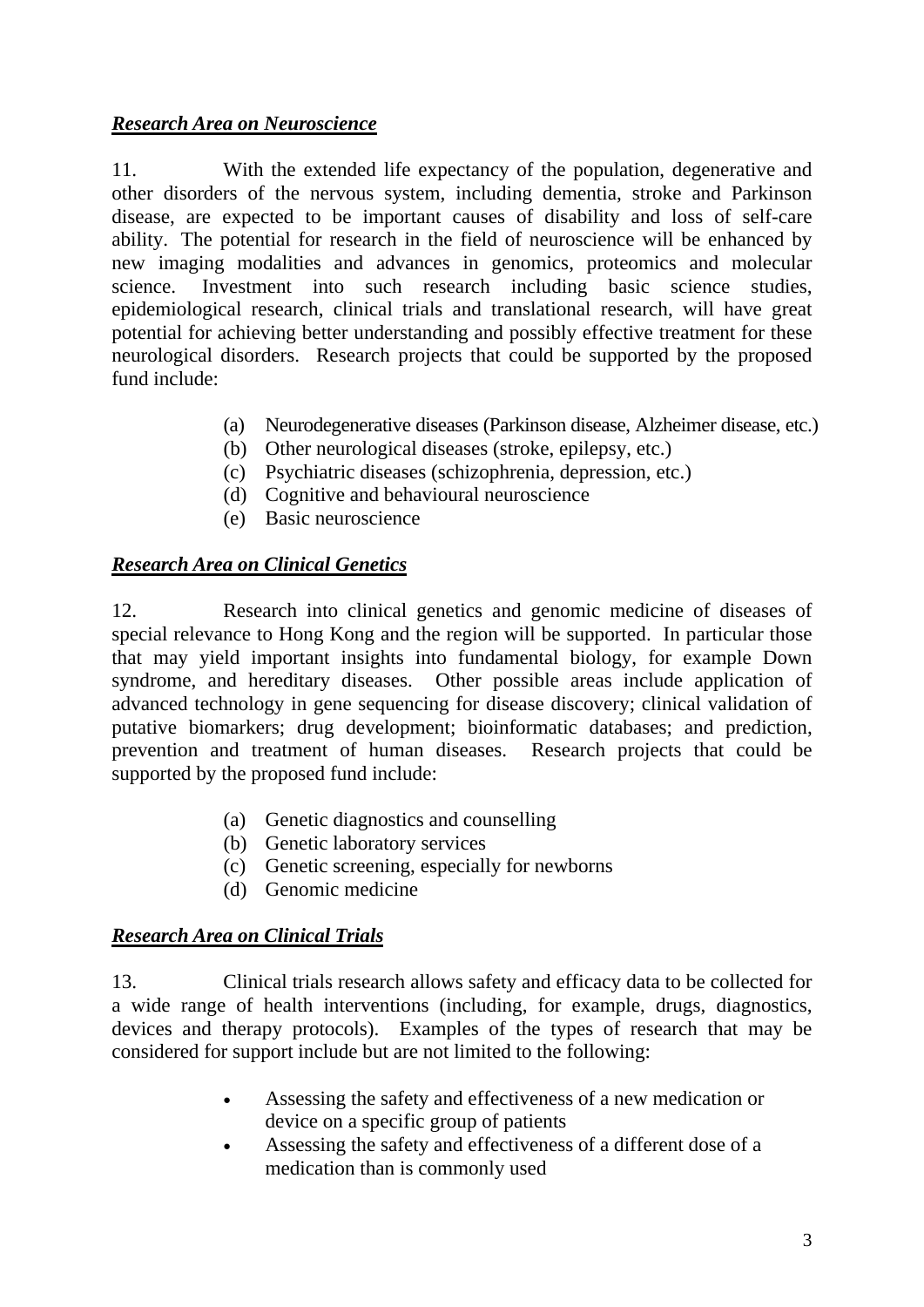- Assessing the safety and effectiveness of an already marketed medication or device for a new indication
- Assessing whether a new medication or device is more effective for a patient's condition than the current standard medication or device
- Comparing the effectiveness in patients with a specific disease of two or more already approved or common interventions for that disease

### **Governance and Administration of the HMRF**

14. The governance and administration of the HMRF will be built upon the established governance and administration mechanisms of the existing HHSRF and RFCID. The governance and administration mechanism will be strengthened in the following ways to cater for the broadened scope and increased commitment of the HMRF, especially to cope with the expected increase in research studies and support items to be funded –

- (a) The **Research Council** will continue to assume responsibility for all aspects of the administration of the HMRF and the allocation of funds for approved grants. The Research Council will be expanded to include more renowned local and overseas experts to advise on the direction and policy of the new fund.
- (b) The Research Council will be supported by two arms a series of **Expert Advisory Panels** (advisory arm) and the **Referee Panel** & **Grant Review Board (GRB)** (technical arm).
- (c) A series of **Expert Advisory Panels (EAPs)** on the respective research areas will be established to advise the Research Council.

*Role and responsibility*: The EAPs will assess the health and healthcare needs of Hong Kong and advise the Research Council on research policy and priorities and funding opportunities with respect to their specific areas of expertise.

*Composition*: EAP members are appointed by the Research Council and are expected to be local and/or overseas academics and experts versed in health and medical research. The term of service of appointed members is normally two years.

*Terms of reference*: The terms of reference of the EAPs include –

- (i) Advise the Research Council on health and healthcare needs and research policy and priorities under their respective research area;
- (ii) Make recommendations to the Research Council on thematic priorities, research foci and funding opportunities; and